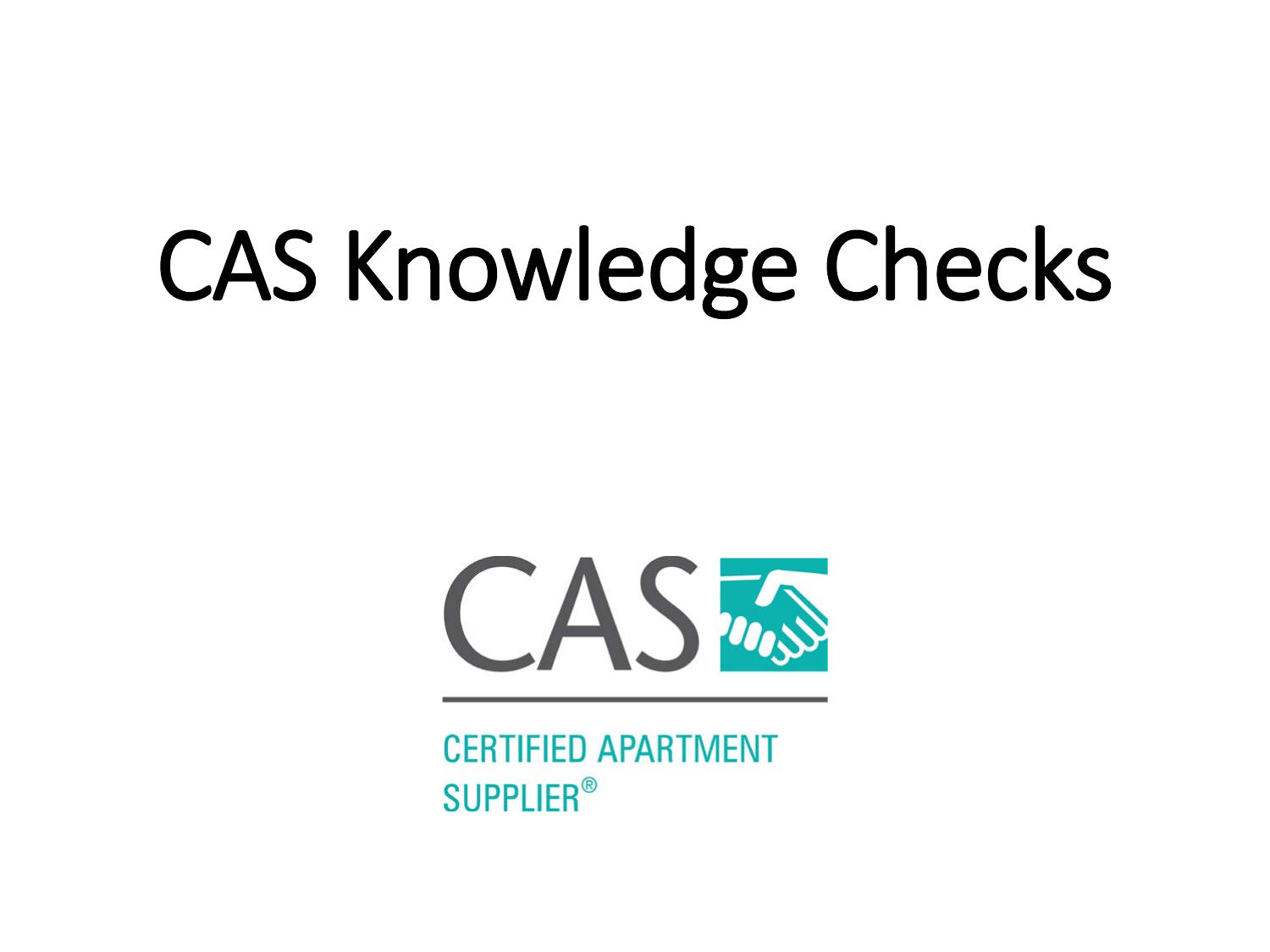

# **R** Knowledge Check

1. What information do you need in order to complete a financial analysis on a property?

• The Income Statement

- 2. When doing an financial analysis, why do you need to identify the GPR first?
	- All other income & expenses are measured and evaluated as a percentage of GPR

3. What are the three primary types of income you will look for/calculate?

- **Effective Gross Income (EGI)**
- Net Operating Income (NOI)
- Cash Flow (CF**) .**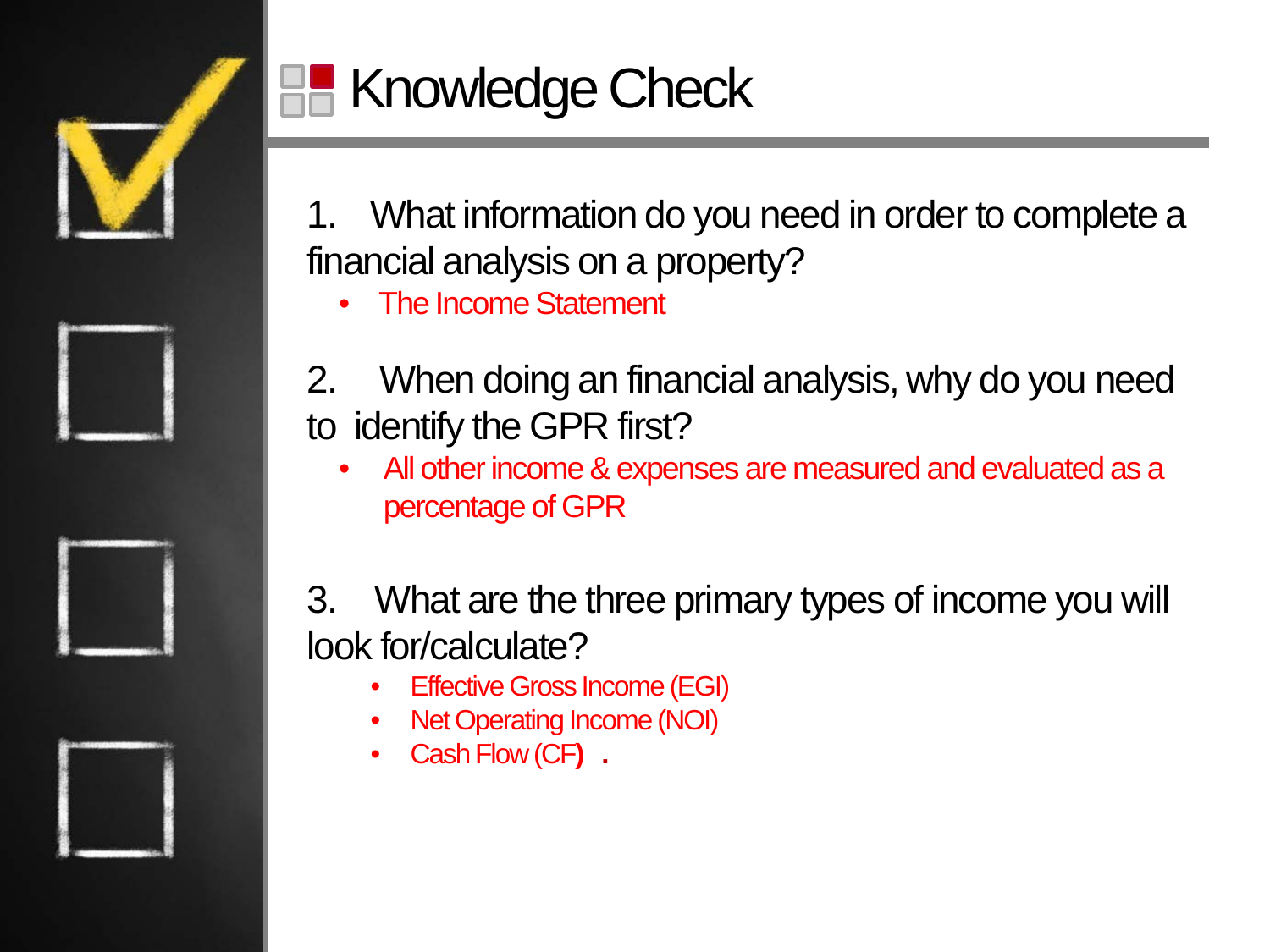

# **RE** Knowledge Check

4. What is a Chart of Accounts?

A list of accounts to which revenue and expenses are posted and show up on the General Ledger

5. What is used to *generate* an Income Statement? Entries in the General Ledger **.**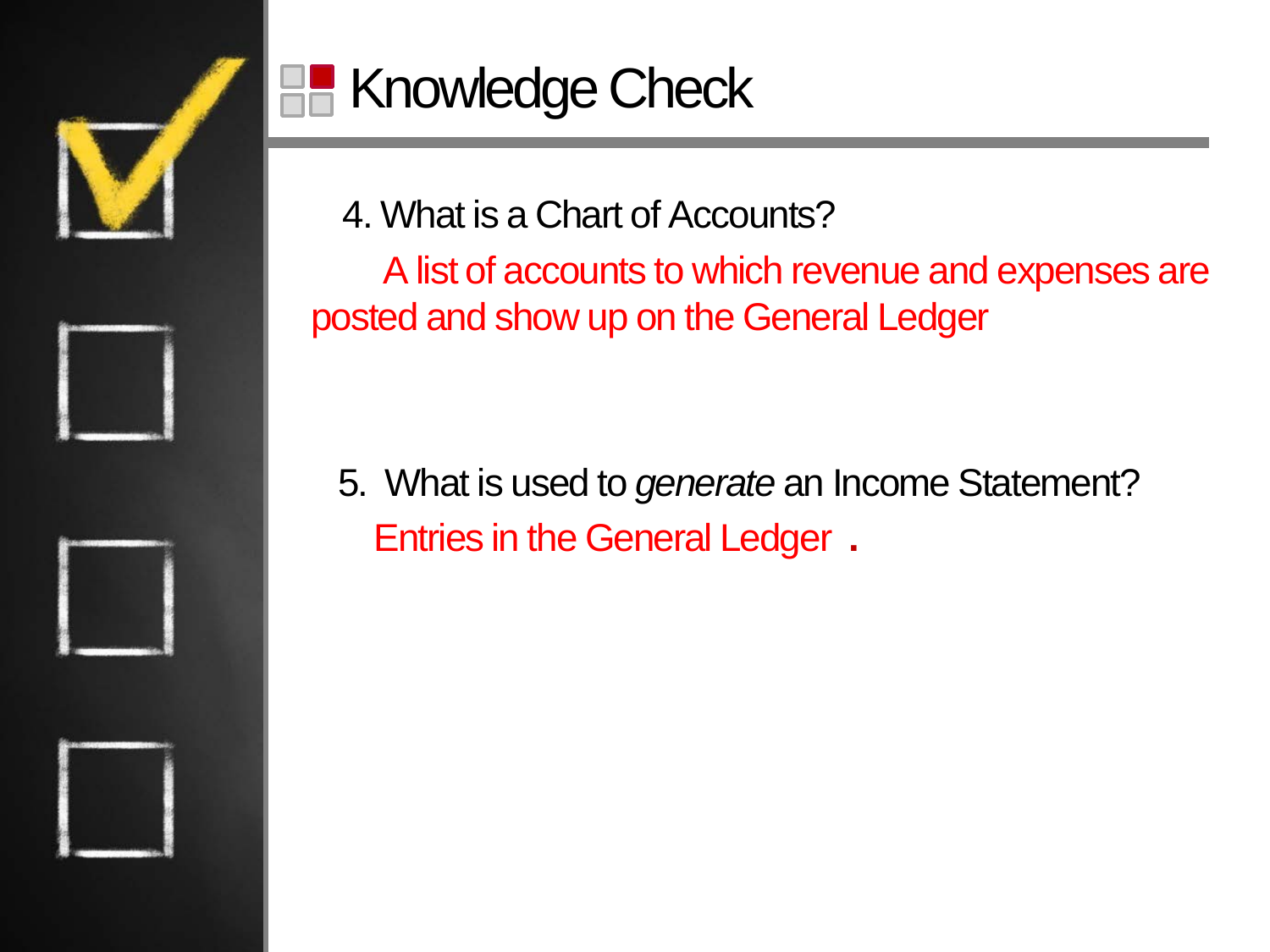

# **R** Knowledge Check

- 6. List some benefits of minimizing financial loss.
	- Increases the financial success of a property
	- Improves property performance
	- Makes your job easier
- 7. What are the main types of financial loss you should work to prevent?
	- **Vacancy loss**
	- **Offline and nonrevenue units**
- Bad debt
- Concessions and discounts **.**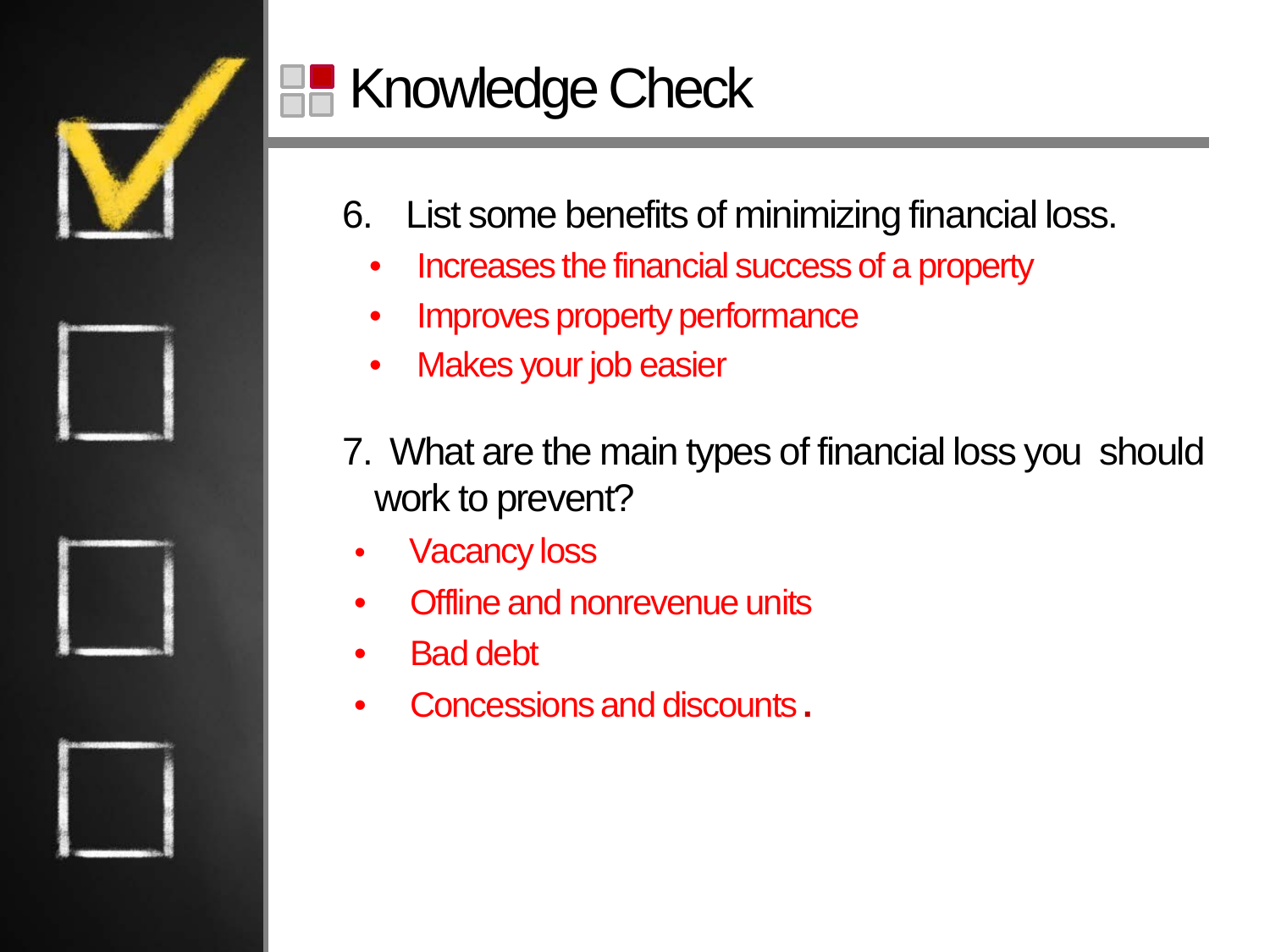

### **R** Knowledge Check

8. During the rent collection process, what things should you consider before occupancy?

- The screening process
- **Rent collection policy**
- Inclusion of the policy in the lease, orientation materials, etc.

9. During the rent collection process, what is the purpose of resident communication efforts?

To facilitate the rent collection process

10. Why would you want to create a buffer for rent collection?

- To help you remain on good terms with residents
- To ensure timely and complete payments **.**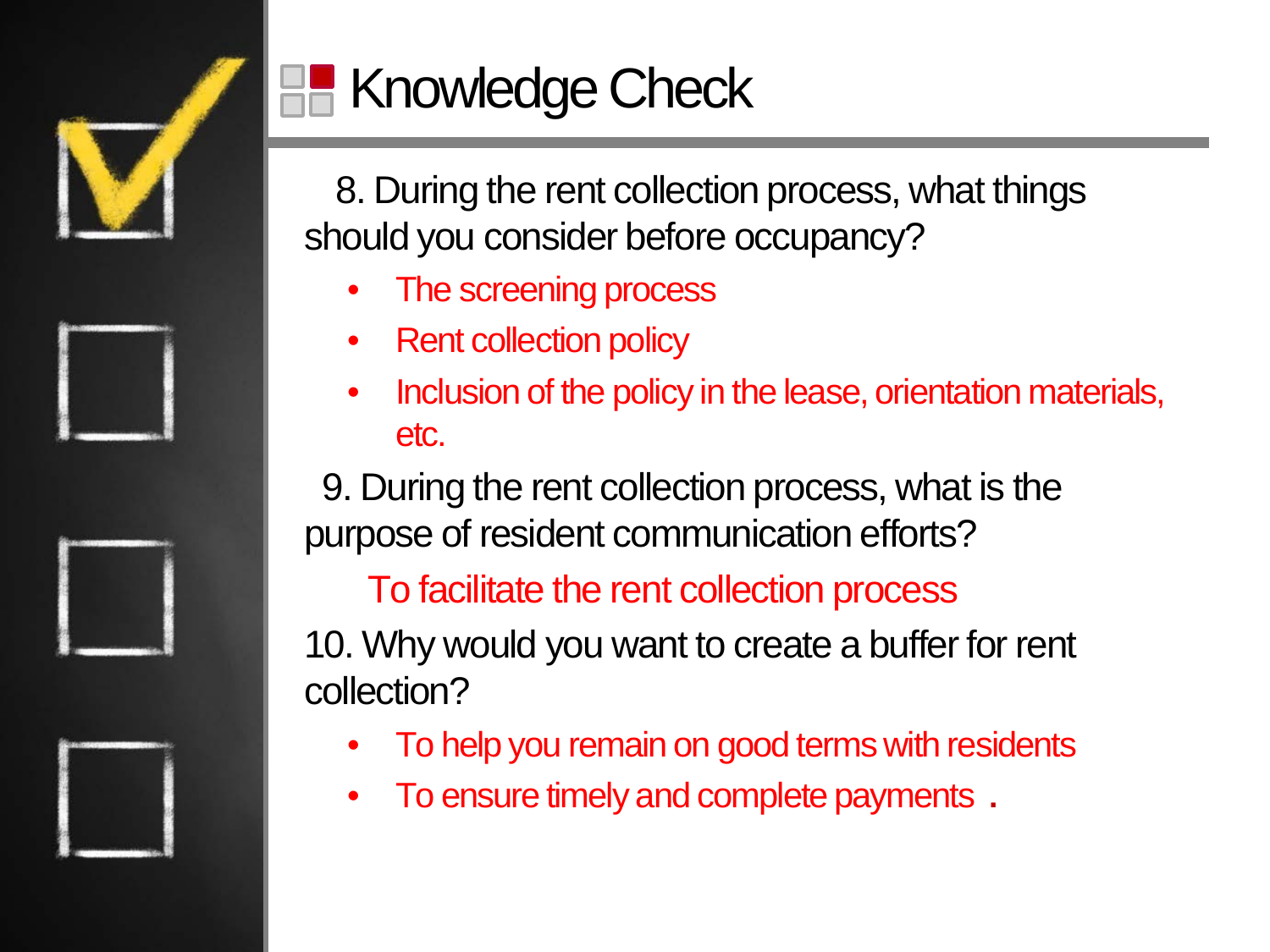

# **Knowledge Check: Manage Expenses**

- 11. What are some characteristics of Variable Expenses?
	- Vary as conditions change
	- Many are associated with occupancy

12. What are Capital Expenses? Costs for large improvements that have an economic useful life beyond one year

13. Describe a Cost Benefit Analysis. Process of weighing a potential expense against a potential benefit **.**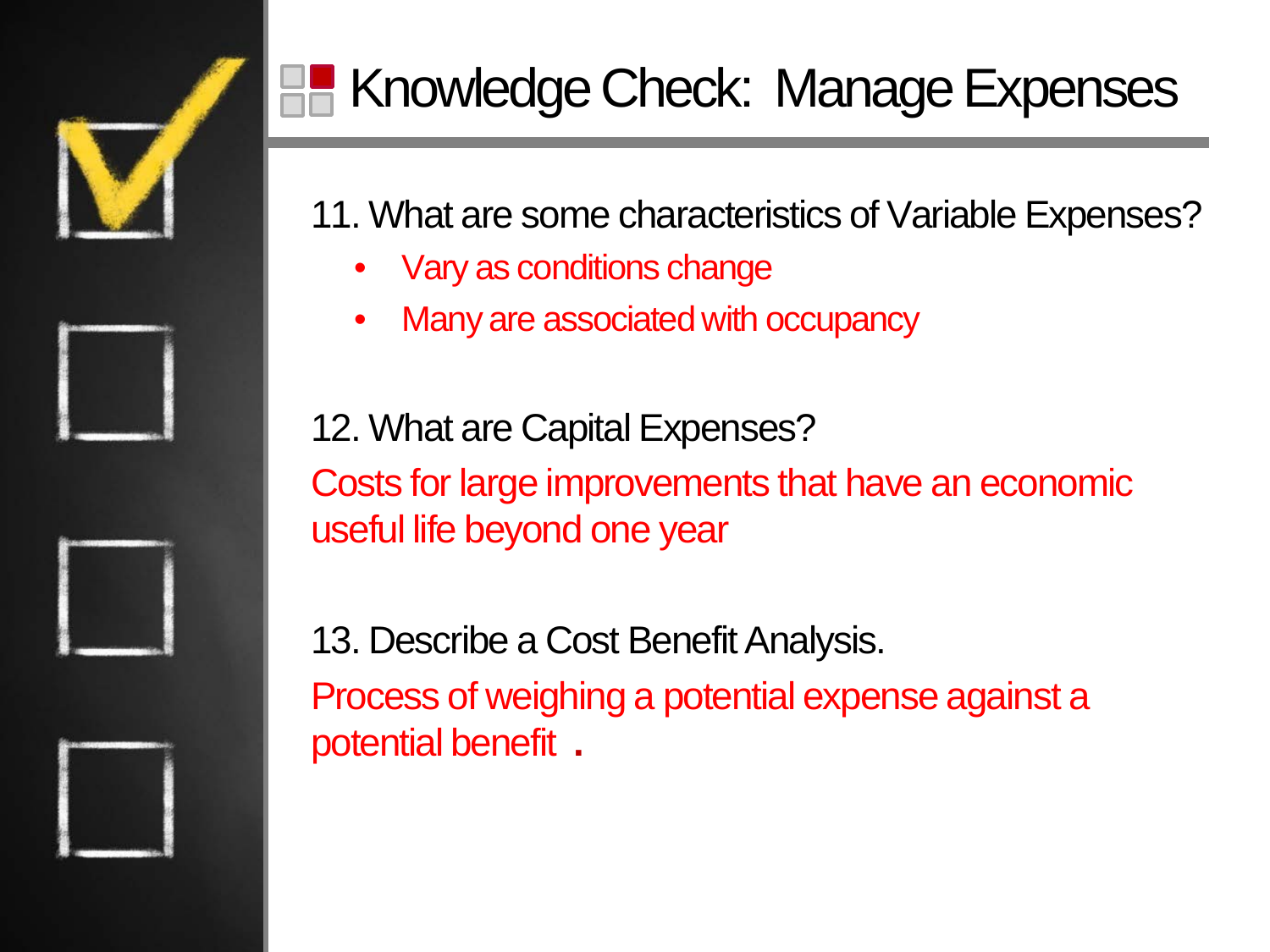

### **R** Knowledge Check: Budgets

14. What is the most important thing to keep in mind when developing a budget?

The owner's property objectives and investment goals

15. What are the steps to the budget development process?

- **Identify goals**
- Gather Information
- Assign numerical values **.**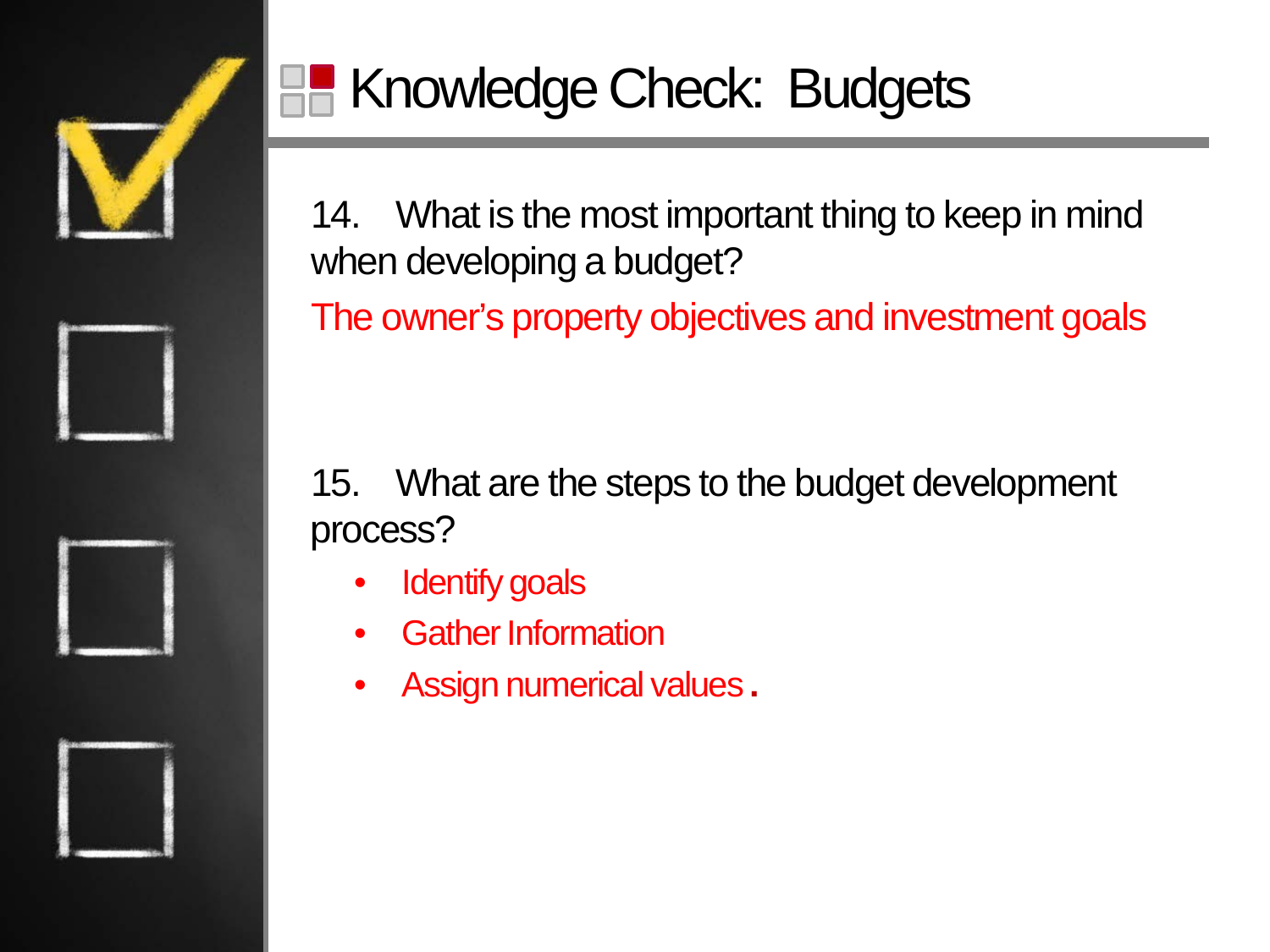

#### **Knowledge Check: Budgets**

16. When would you develop Rehab or Renovation budget?

When a property is being rehabbed or undergoing retrofitting/modernization

17. What are the three tips to developing budgets covered today?

- Be prepared
- Use historical numbers
- Seek input **.**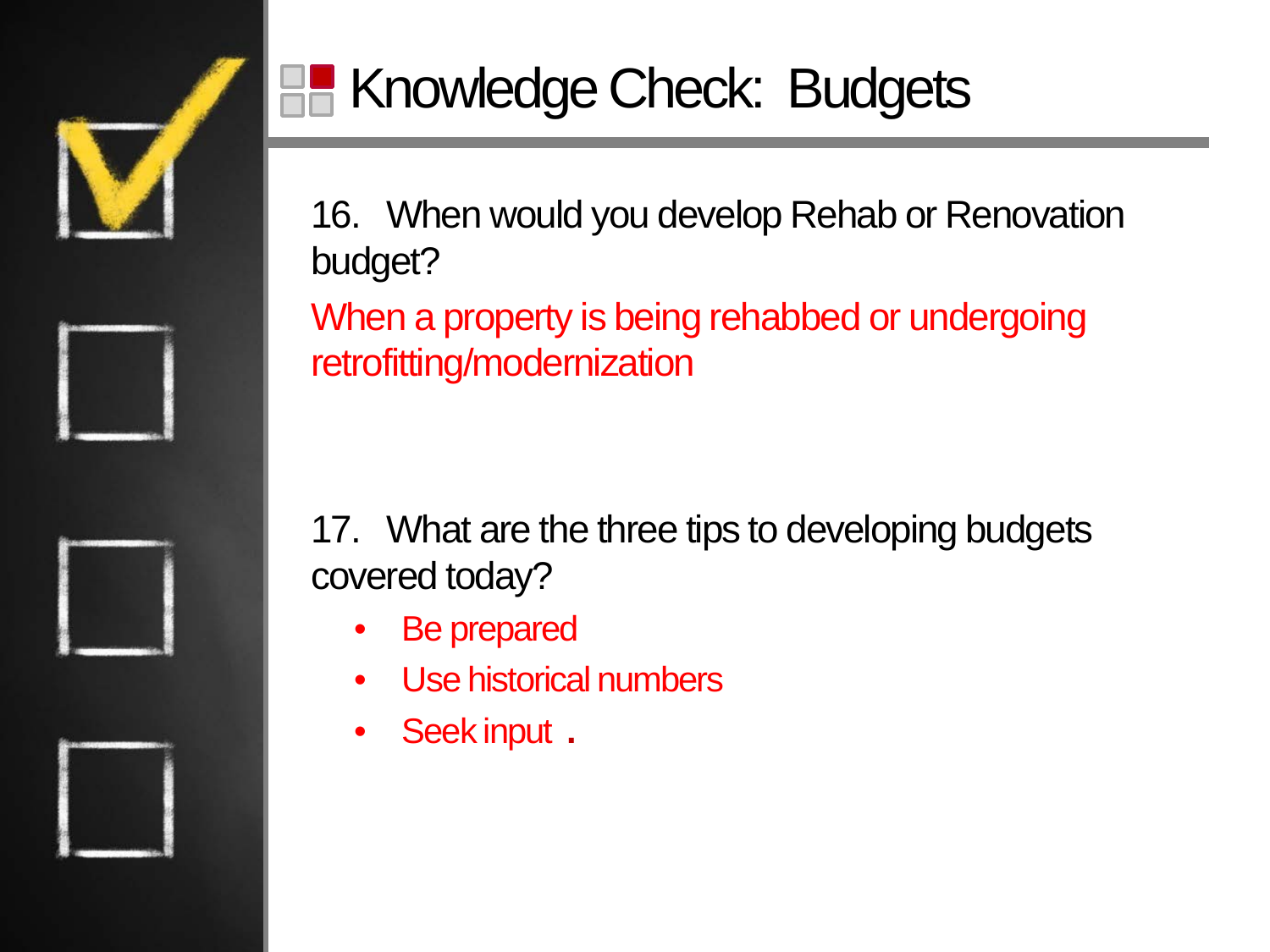

#### **Knowledge Check: Managing Budgets**

18. What is Extrapolation/Annualization? Estimating future information by extending known information

19. How do you analyze variances?

- Compare budget to actual numbers
- Look at events on the property or in your submarket or region **.**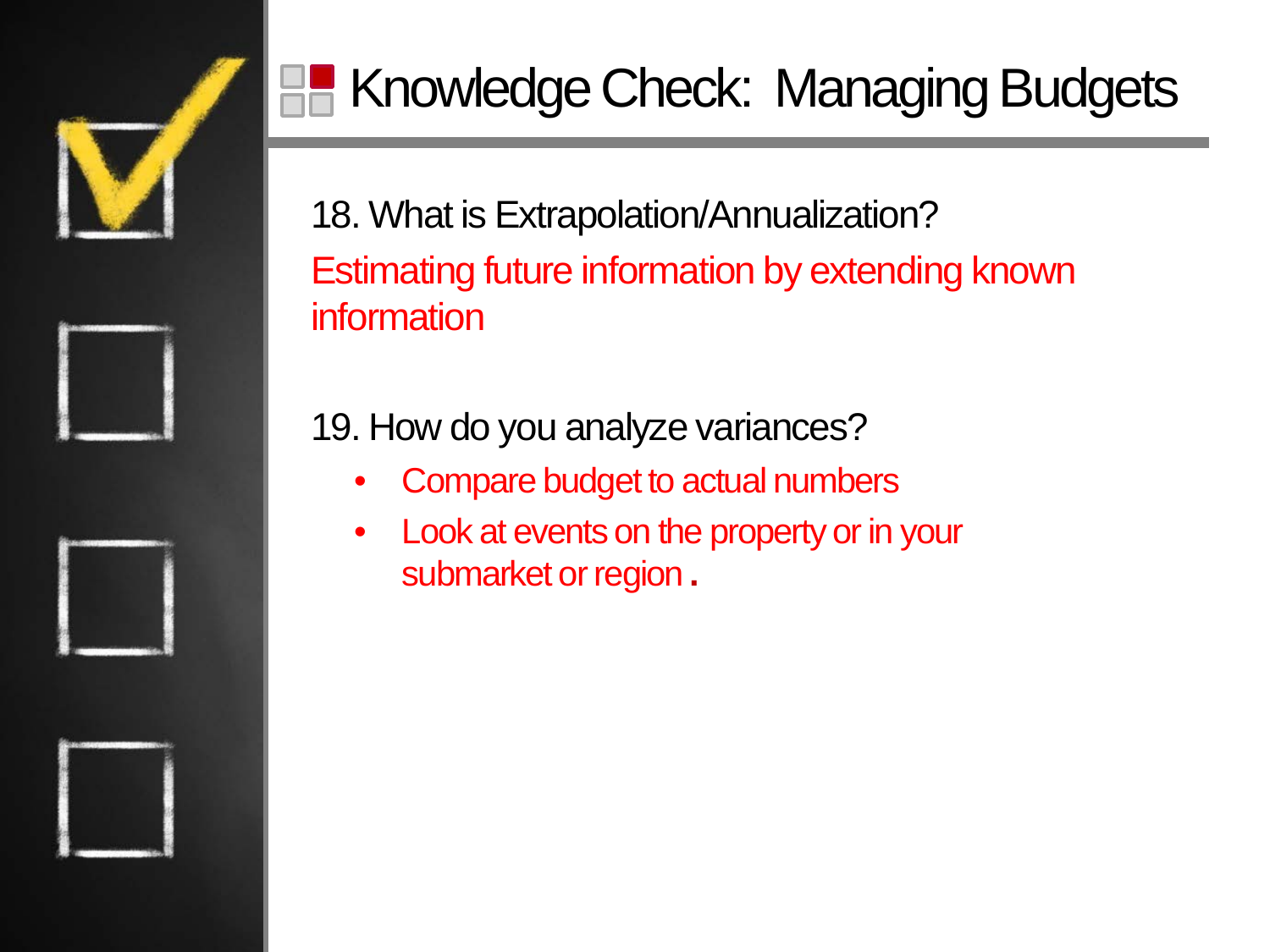

#### Knowledge Check: Managing Budgets

20. Are increased expenses favorable or unfavorable variances?

**Unfavorable** 

21. Once you've analyzed and can explain variances, what should you do next?

Determine what, if any, action to take **.**

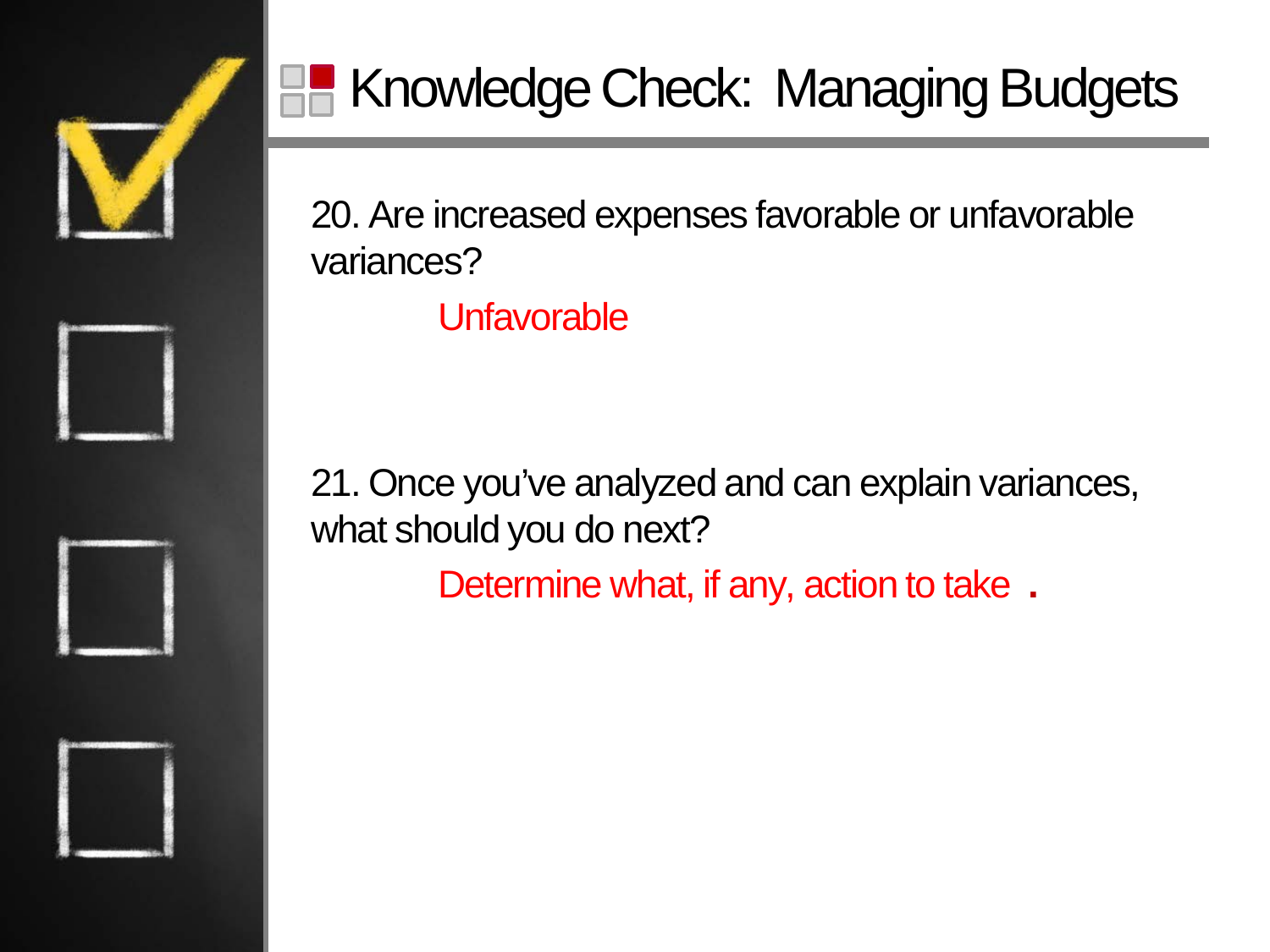

22. What is the benefit to the investor resulting from an investment?

Return; the financial benefit

23. What is the purpose of measuring performance? Shows if goals are met and drives investment decisions

24. If a down payment is \$200,000 and the cash flow generated is \$20,000, what is the Cash-on-Cash Return? 10%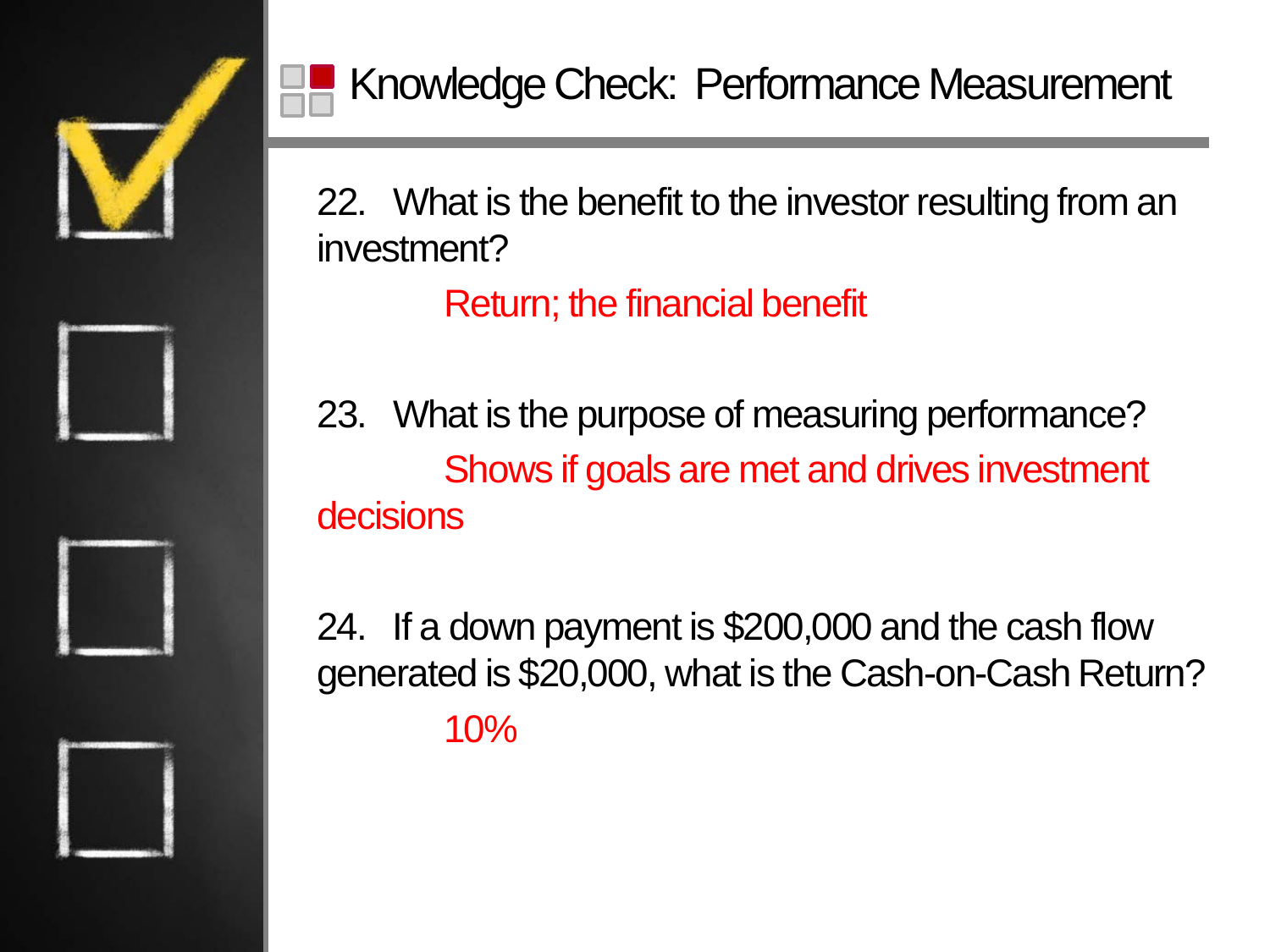

25. Does a lower cap rate indicate lower or higher value?

#### Higher value

26. What type of property valuation approach would you use if there are several similar properties in the area that have recently sold?

Sales Comparison Approach

27. If you increase the NOI by \$24,000 and the cap rate is 6%, how much value are you adding to the property? \$400,000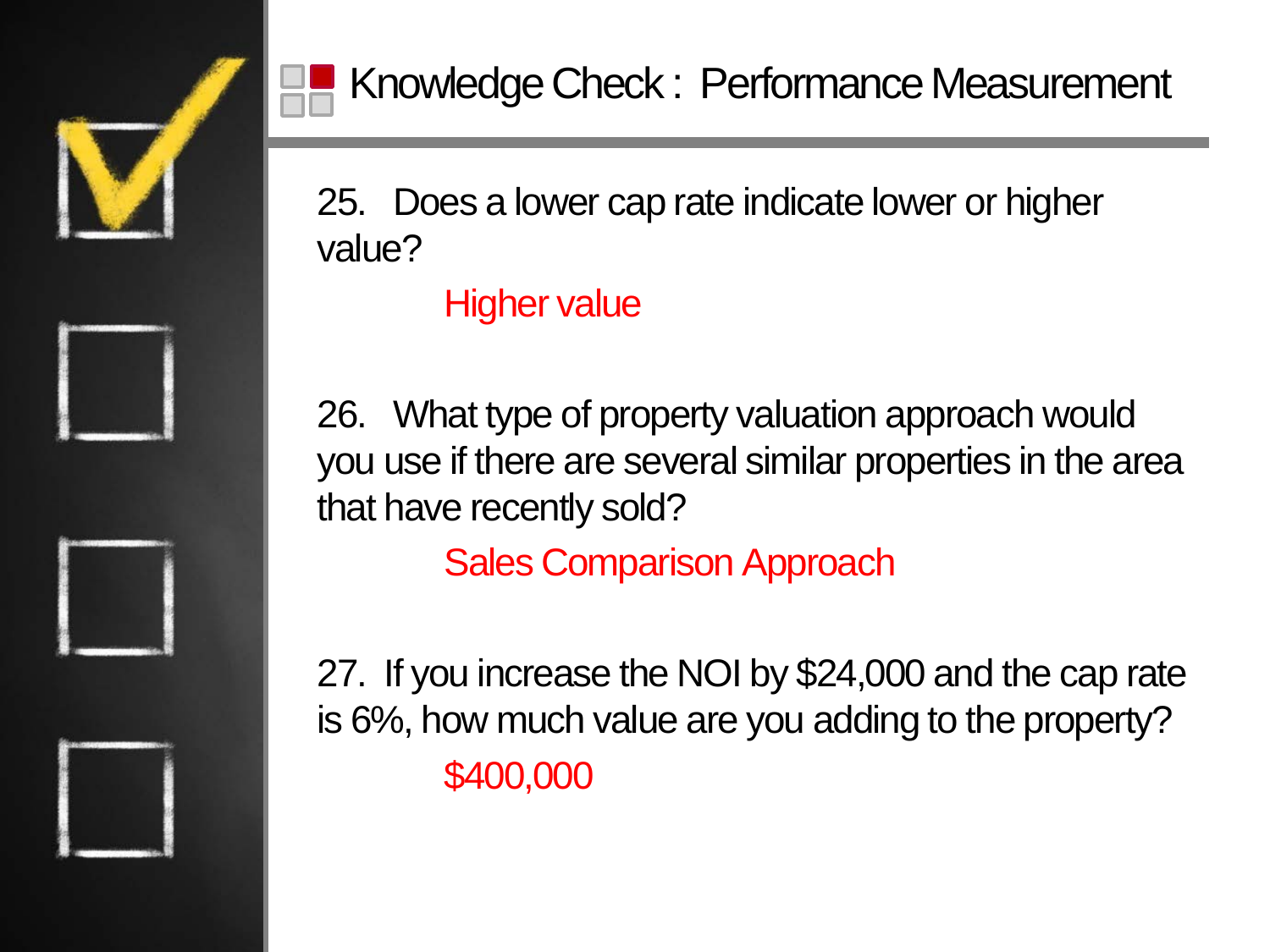

28. What attributes affect the value of a property?

- Supply and Demand
- Highest and Best Use
- **External Influences**

29. What determines Cap Rates?

The market and quality of the property; can be as low as 5% and as high as 12% .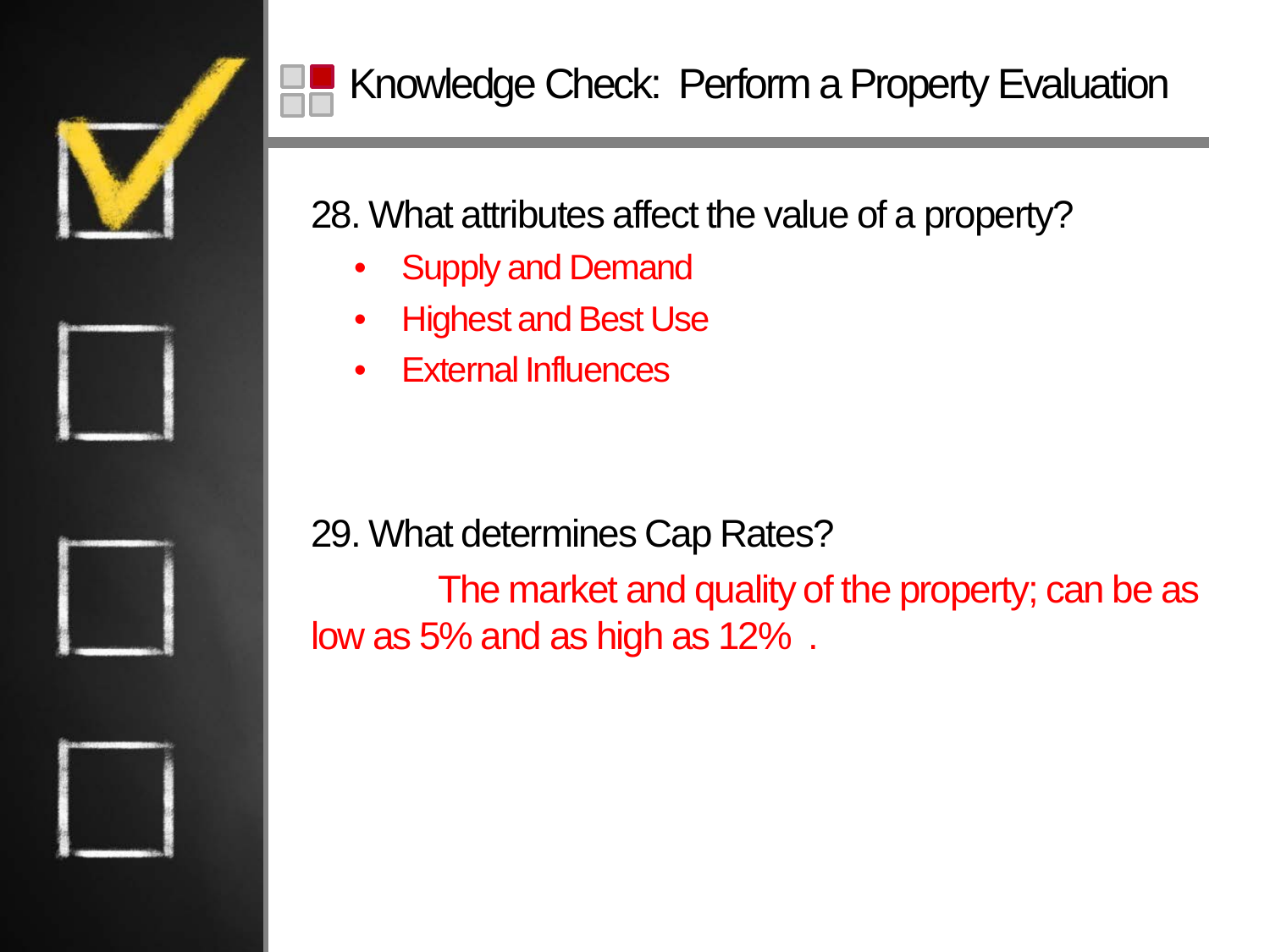

# Knowledge Check: Resident **Rights**

20. When entering an apartment unit, how can you limit liability?

Strictly follow your right of entry policies

21. You may enter an apartment unit without notice in case of emergency. List some emergency examples.

- Smoke pouring out of windows
- Water leaking out of unit
- **√Gunshots**
- $\checkmark$ Screaming
- $\sqrt{\rm S}$ mell of gas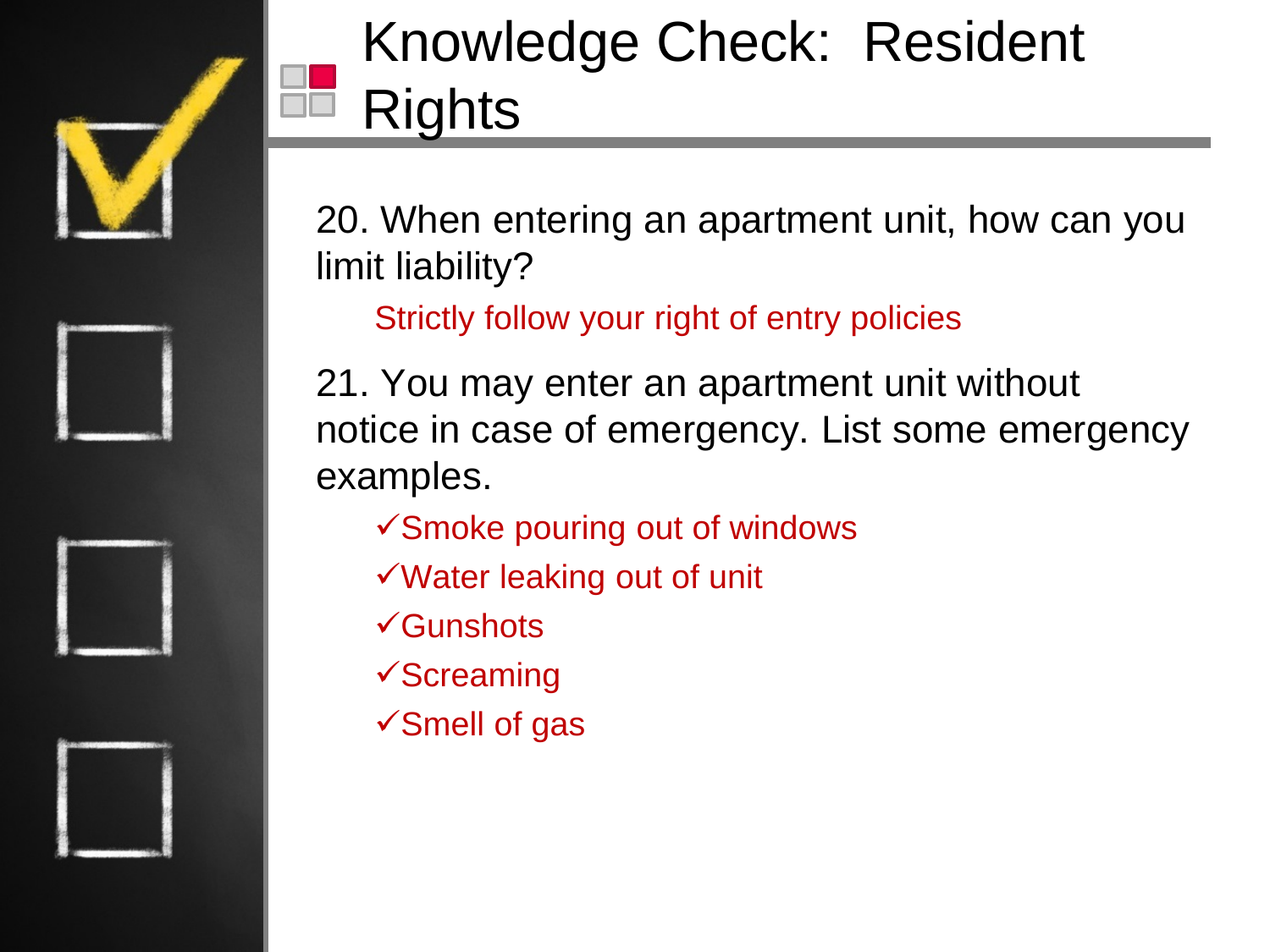

# Knowledge Check: Resident **Rights**

22. What are some reasons law enforcement or government officials may want entry to an apartment unit?

- $\checkmark$  Random building inspection
- $\checkmark$  Suspected safety or health violation
- $\checkmark$  Serving an arrest warrant
- $\checkmark$  The pursuit of fleeing criminals

23. Regarding satellite dishes and TV antennas, what has the Federal Communications Commission (FCC) ruled?

Apartment residents may not be unreasonably restricted from installing an individual satellite dish or antenna **.**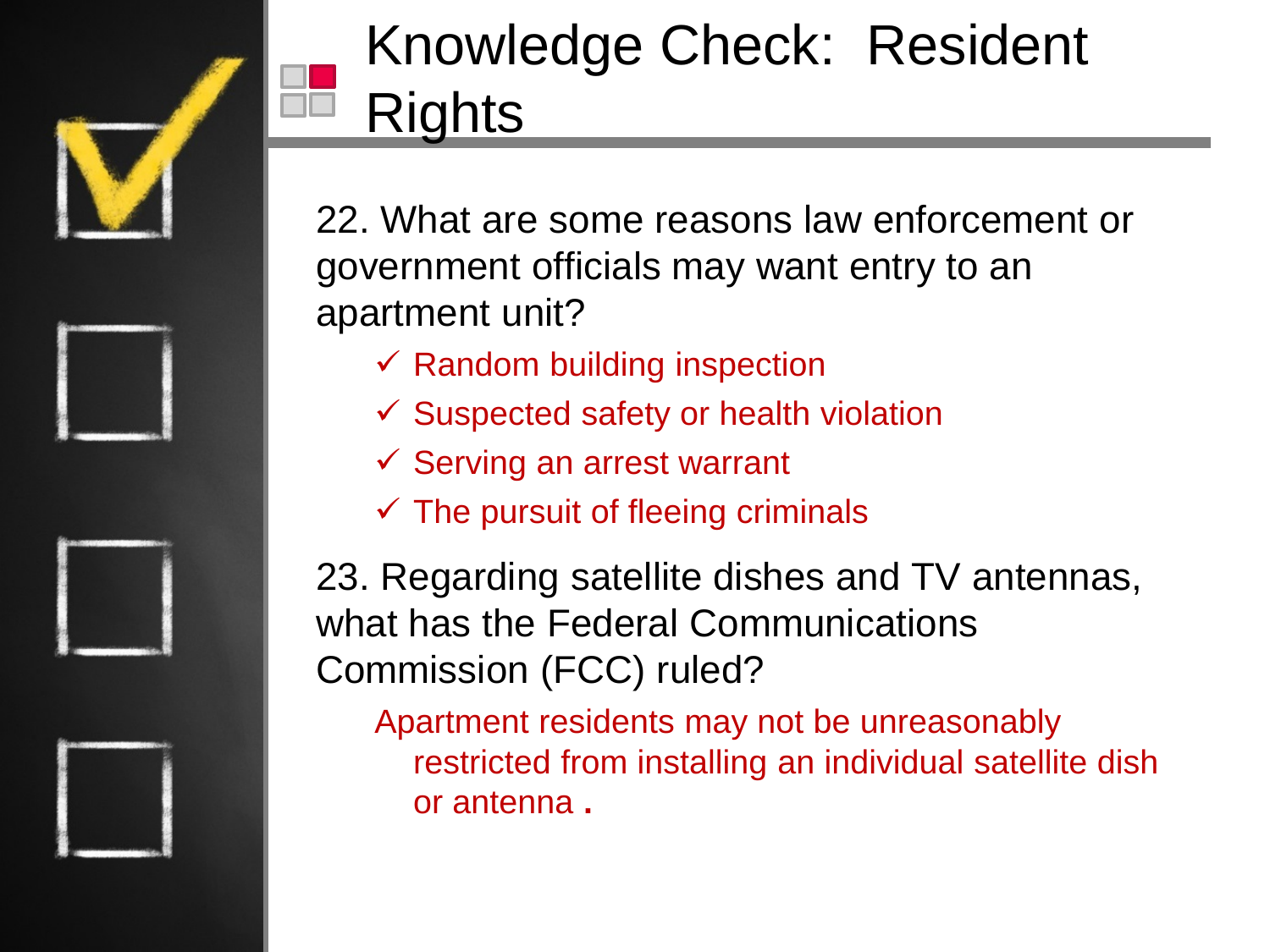

# Knowledge Check: Resident **Safety**

24. What is negligence?

An unreasonable response to a foreseeable risk

25. When preventing danger, what should you encourage residents to do?

Understand personal responsibility for safety

 $\checkmark$  Inform management of dangerous situations

26. What are your disclosure responsibilities regarding a tenant who has a sex offense conviction?

It depends on the specific state regulations; seek legal counsel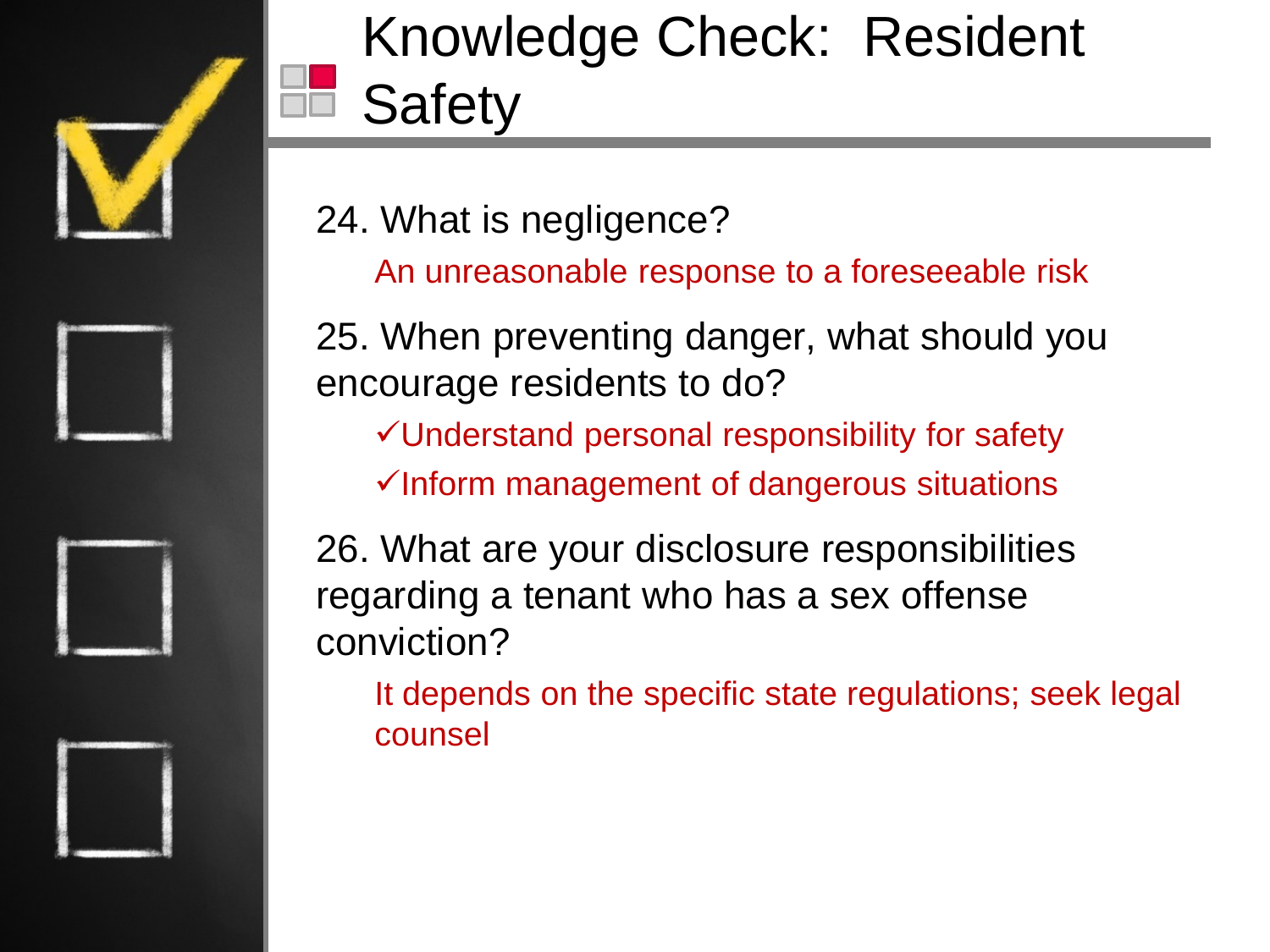

# Knowledge Check: Resident **Safety**

27. If a resident is injured through criminal activity, can they sue the apartment manager? Why or why not?

Yes; you can be liable if you acted unreasonably in the face of foreseeable risk

28. What is Megan's Law?

A law requiring authorities to notify communities of the whereabouts of convicted sex offenders

29. What does that Virginia Graeme Baker Pool & Spa Safety Act require?

All public pools and spas MUST use anti-entrapment devices **.**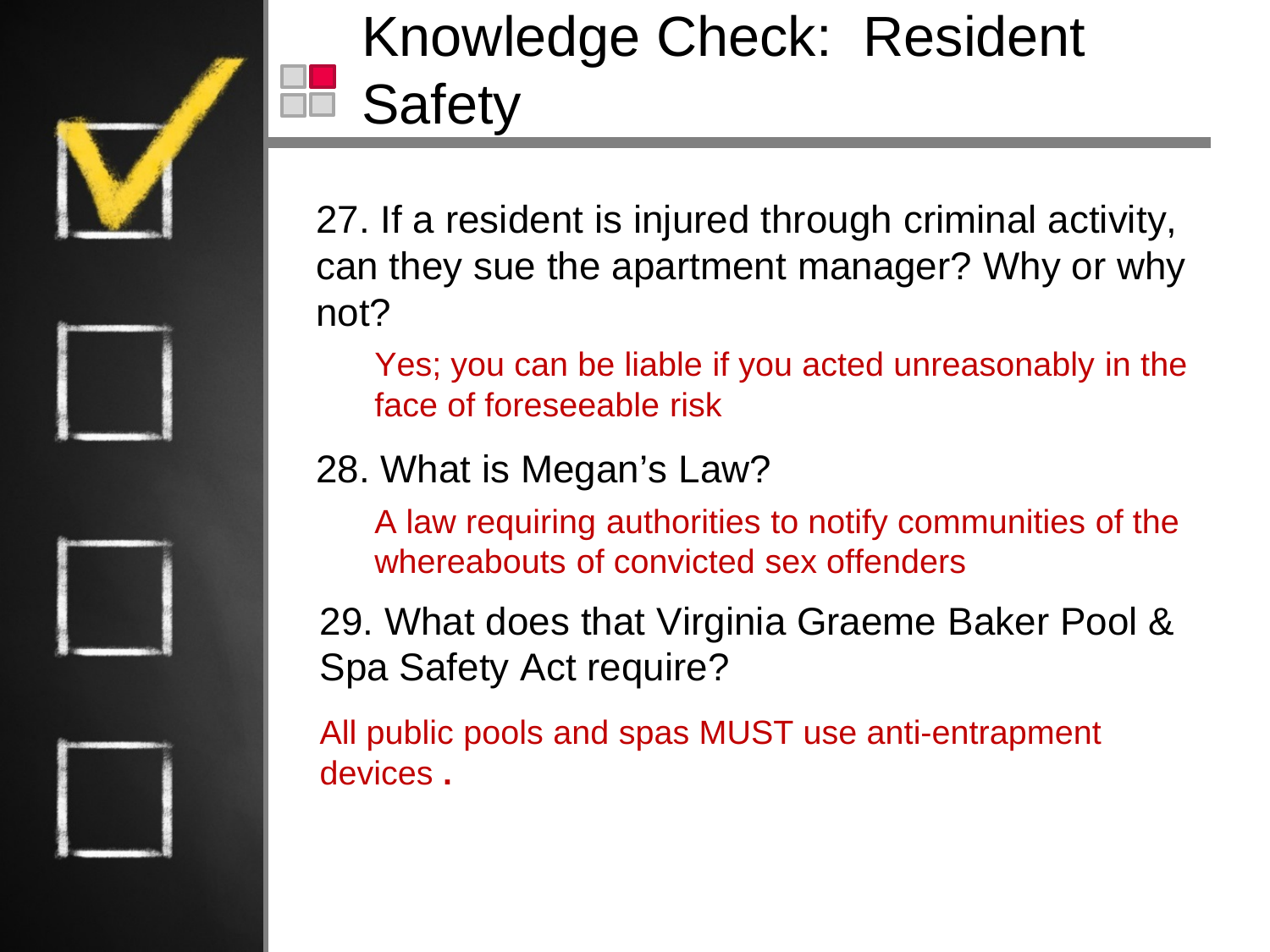

### Knowledge Check: Contractor **Agreements**

- 30. When should you hire a contractor?
	- $\checkmark$  Your normal staff cannot do the task
	- $\checkmark$  It is more cost effective
	- $\checkmark$  You need required documentation

31. Can your property be held liable for the actions of a contractor?

- Yes; legally, contractors may be viewed as extensions of the property management team
- 32. What are the four Bid Process Elements?
	- $\checkmark$  Performance Security
	- $\checkmark$  Insurance Certificates
	- $\checkmark$  Awarding a Bid
	- $\checkmark$  Bidder Disqualification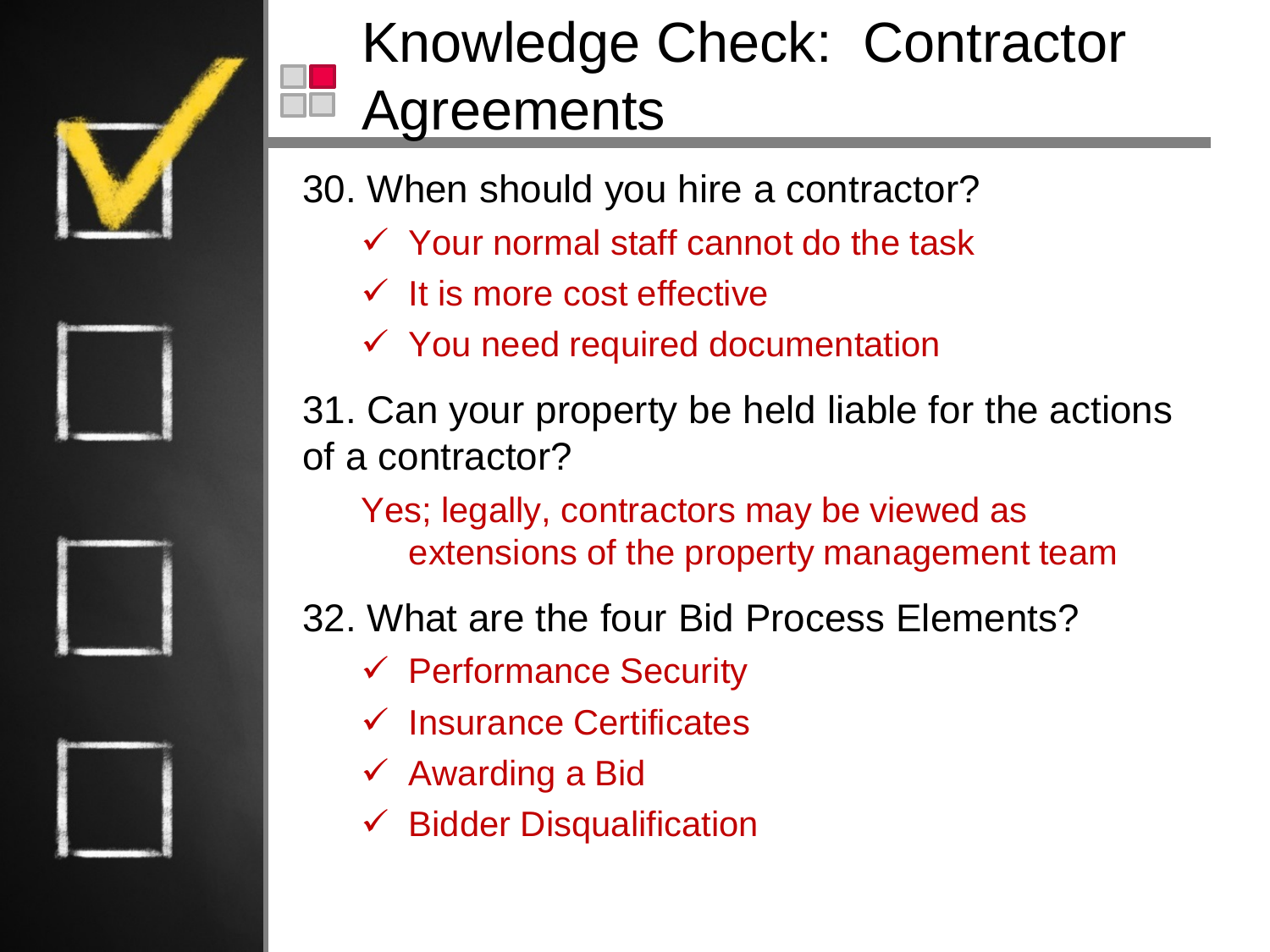

# Knowledge Check: Contractor **Agreements**

33. In which section of a contract is the type of work that will be performed and the time frame for the work?

Scope of Work

34. What is performance security?

A form of security deposit that ensures the successful bidder will perform according to all contract requirements

35. What should be included in a bid invitation?

- $\checkmark$ The specifications for the procurement
- $\sqrt{\ }$ Terms and conditions
- Specifications defining goods or services Formally numbered specifications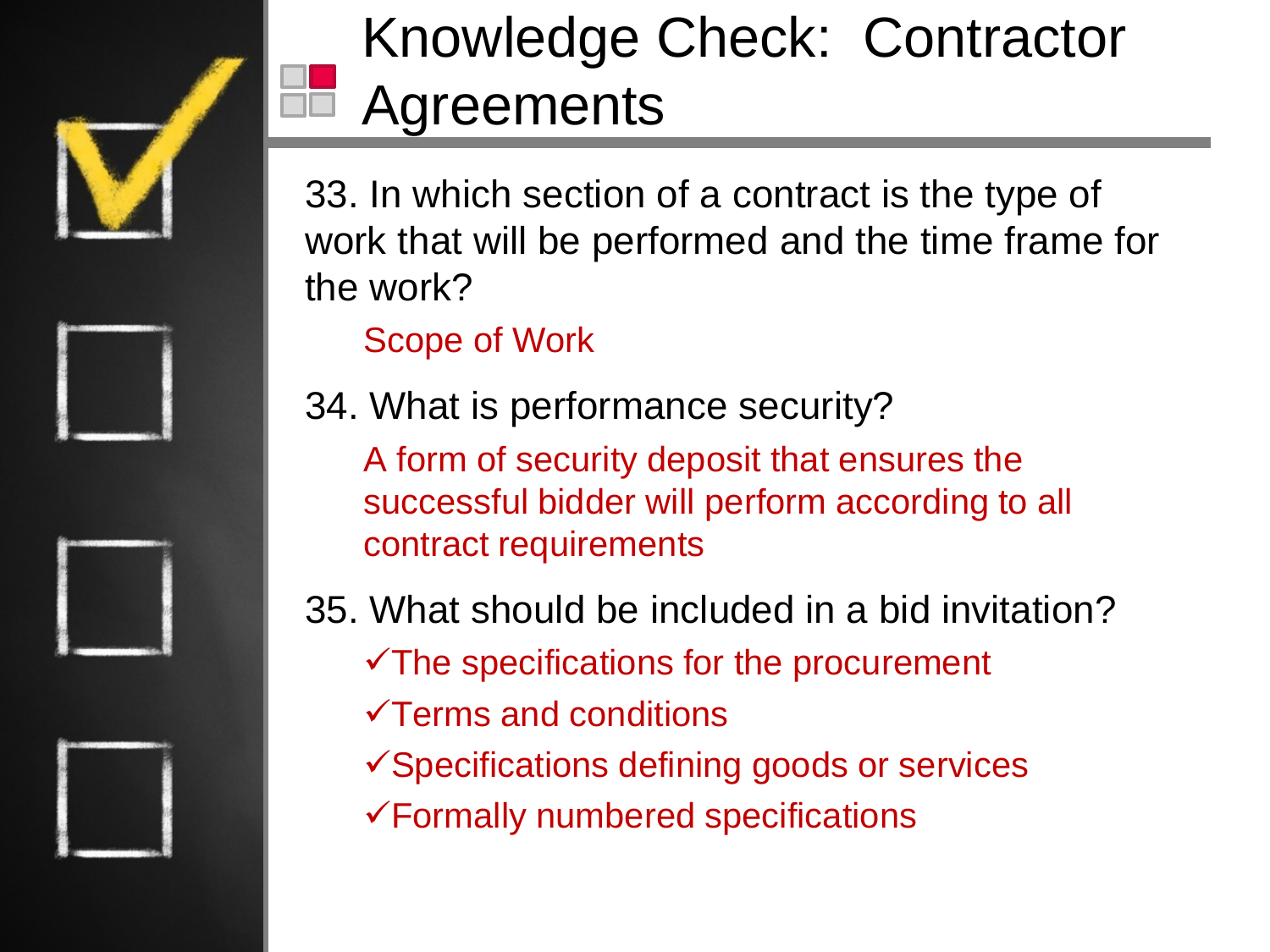

# Knowledge Check: Contractor **Agreements**

- 36. What is a lien waiver?
	- A signed and notarized document that waives all claims against the property or the management company
- 37. What releases one party from liability for claims asserted by another party? General Waiver of Release **.**

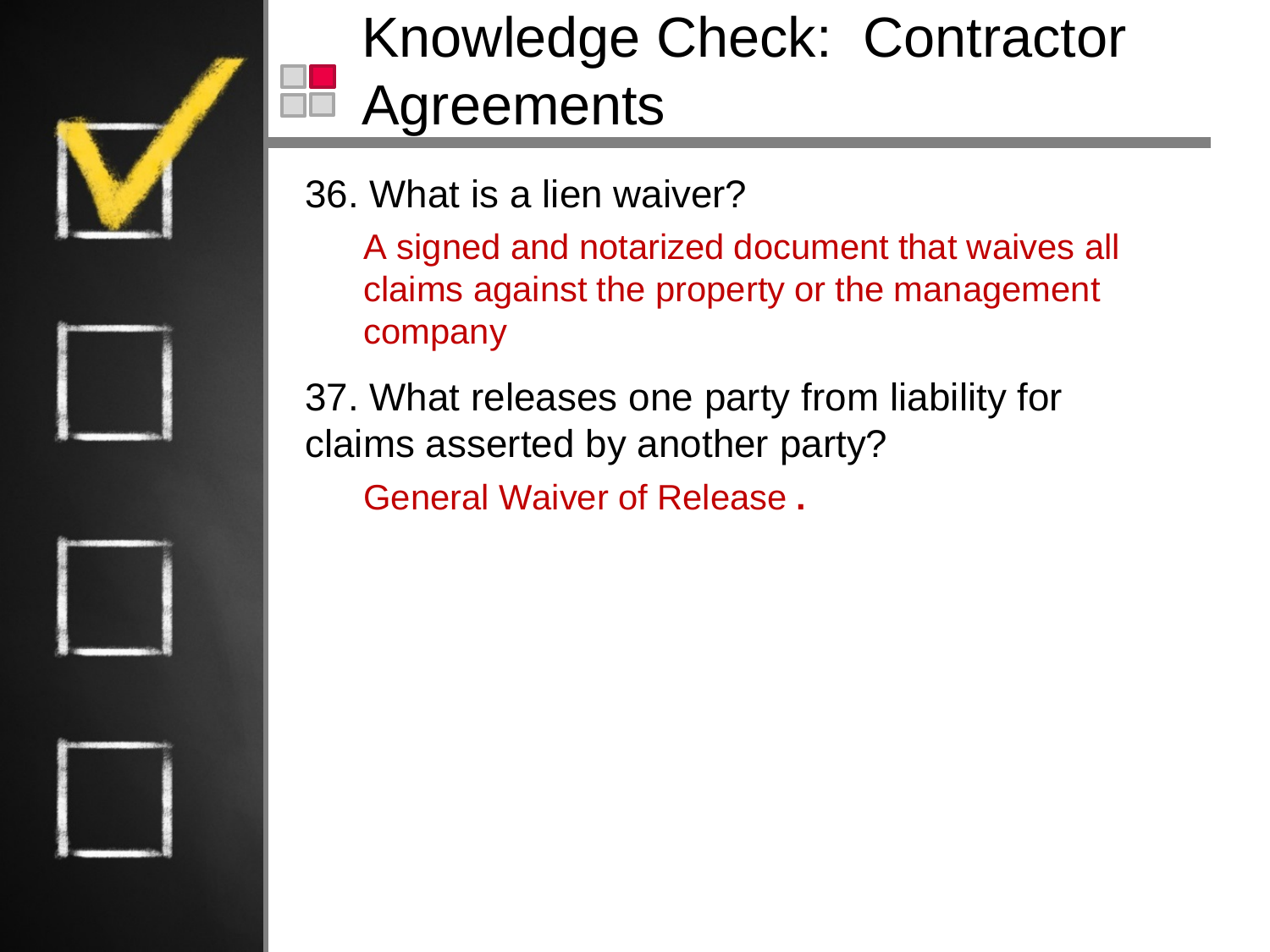

1. What are the three property assets to protect through risk management?

- Property
- People
- Community Goodwill

2. What areas should a risk management process address?

- Identify potential risks in operations
- Analyze the frequency and severity of past/ potential losses
- Eliminate or reduce risks
- Build financial protection to cover non-eliminated risks
- Create risk management policies and procedures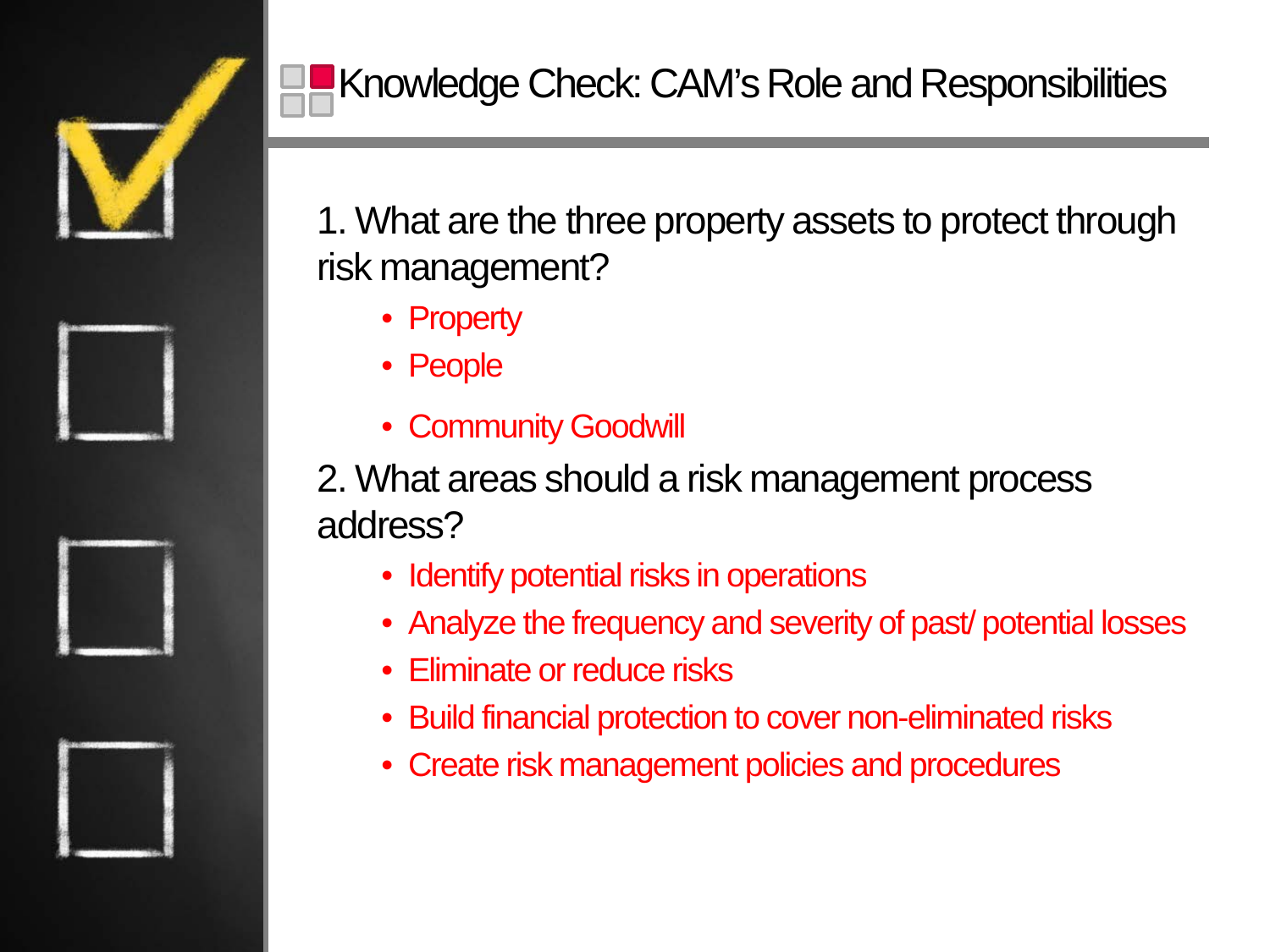



- 3. List **three** types of financial risk. **Fraud Theft** 
	- **Embezzlement**
- 4. What is the most common risk management strategy?
	- Finance the risk

5. When minimizing financial risk, what are **three** areas to consider?

- Income, Fees, and Cash
- Physical Property
- Records and Screening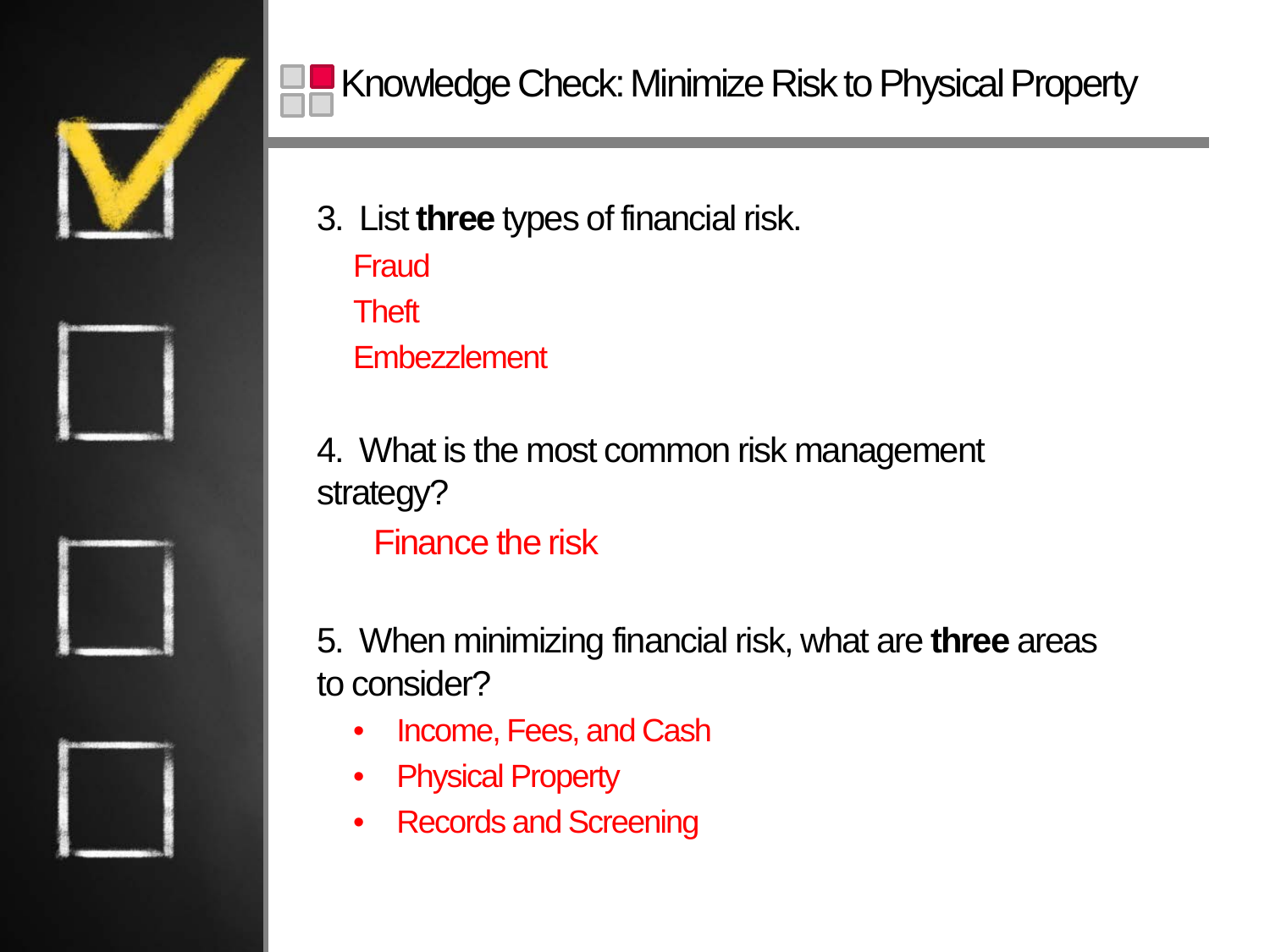

#### Knowledge Check: Minimize Risk to Residents

6. What are the three highest liability areas?

- Property Hazards
- Environmental Hazards
- Crime Deterrence
- 7. What are your responsibilities to provide habitability?
	- Repair and maintenance to reduce safety hazards
	- Maintaining required housing habitability
- 8. What must all public pools and spas have? Anti-entrapment devices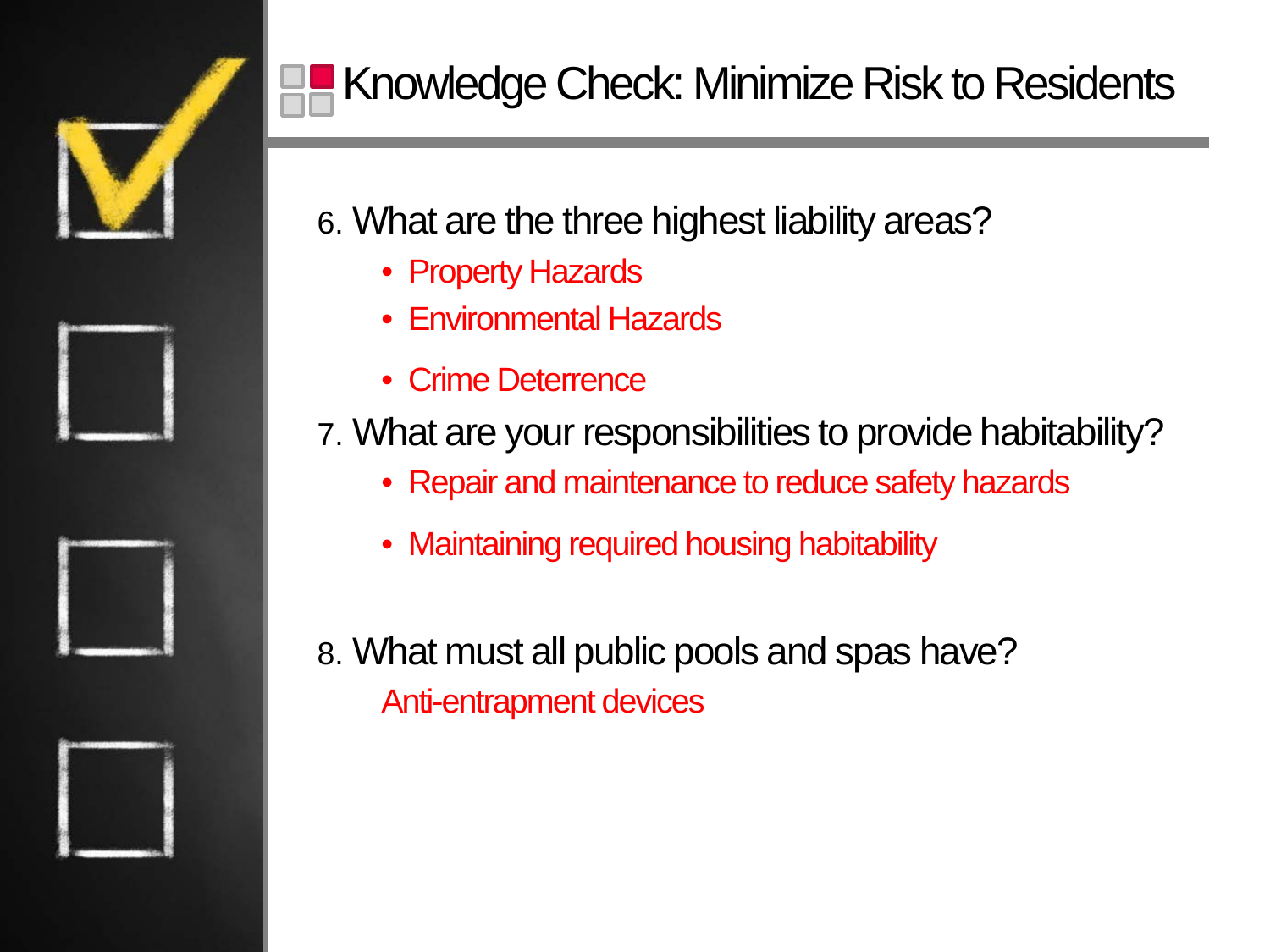

9. When/how can you communicate to residents about their safety?

- During the lease signing meeting
- With notice letters when serious incidents occur
- During resident meetings
- In the community newsletter

#### 10. List two federal environmental governing agencies.

- Environmental Protection Agency (EPA)
- Occupational Safety & Health Administration (OSHA)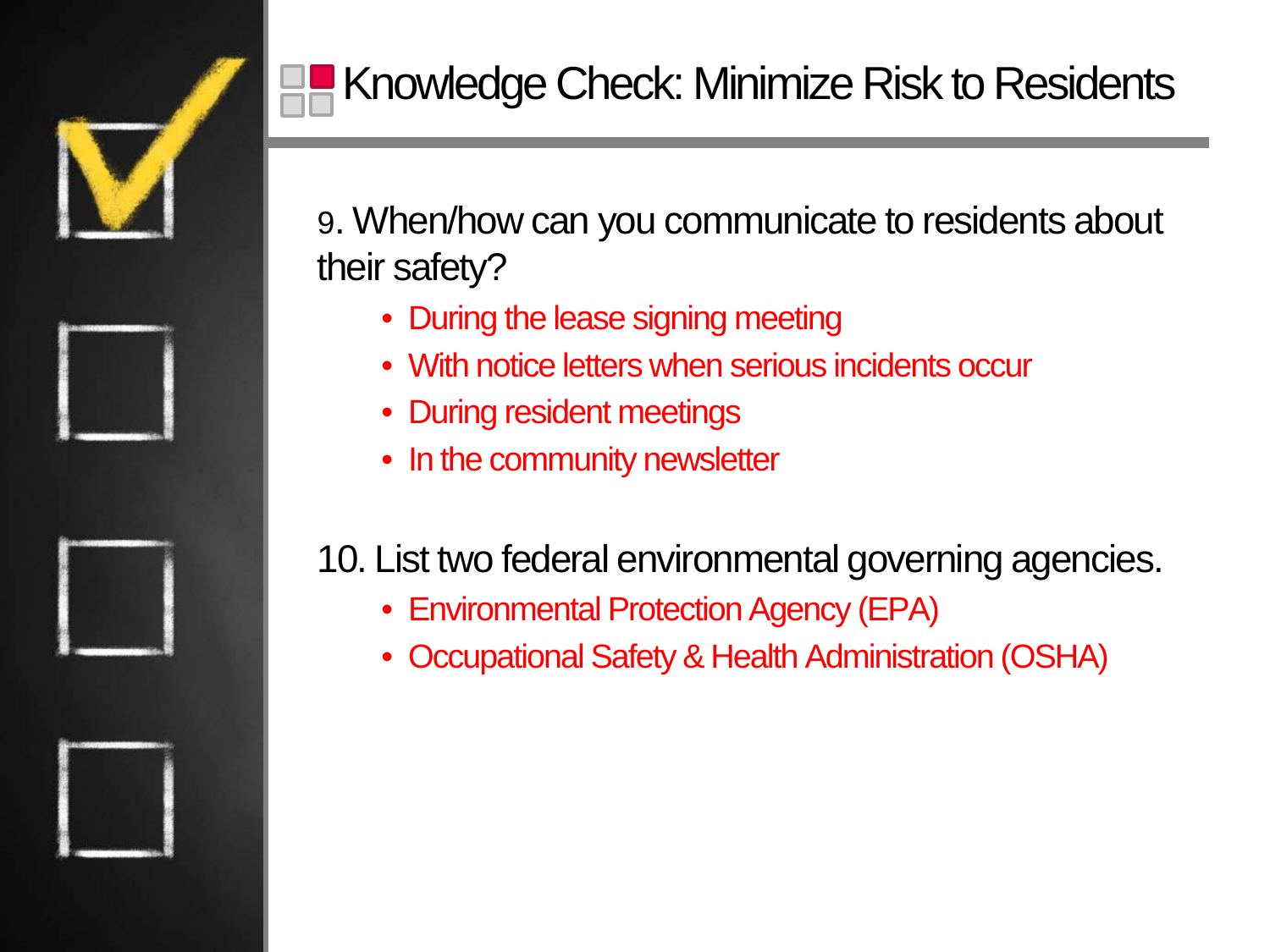

11. What are the six areas of focus for OSHA that employers are required to comply with?

- Hazard Communication Standard
- Lockout/Tagout Standard
- Bloodborne Pathogens
- Personal Protective Equipment (PPE)
- Electrical Safety-Related Work-Practice
- OSHA Record Keeping

12. The maintenance technician was using hazardous chemicals during his shift. What should he do at the end of his shift?

Empty and clean the container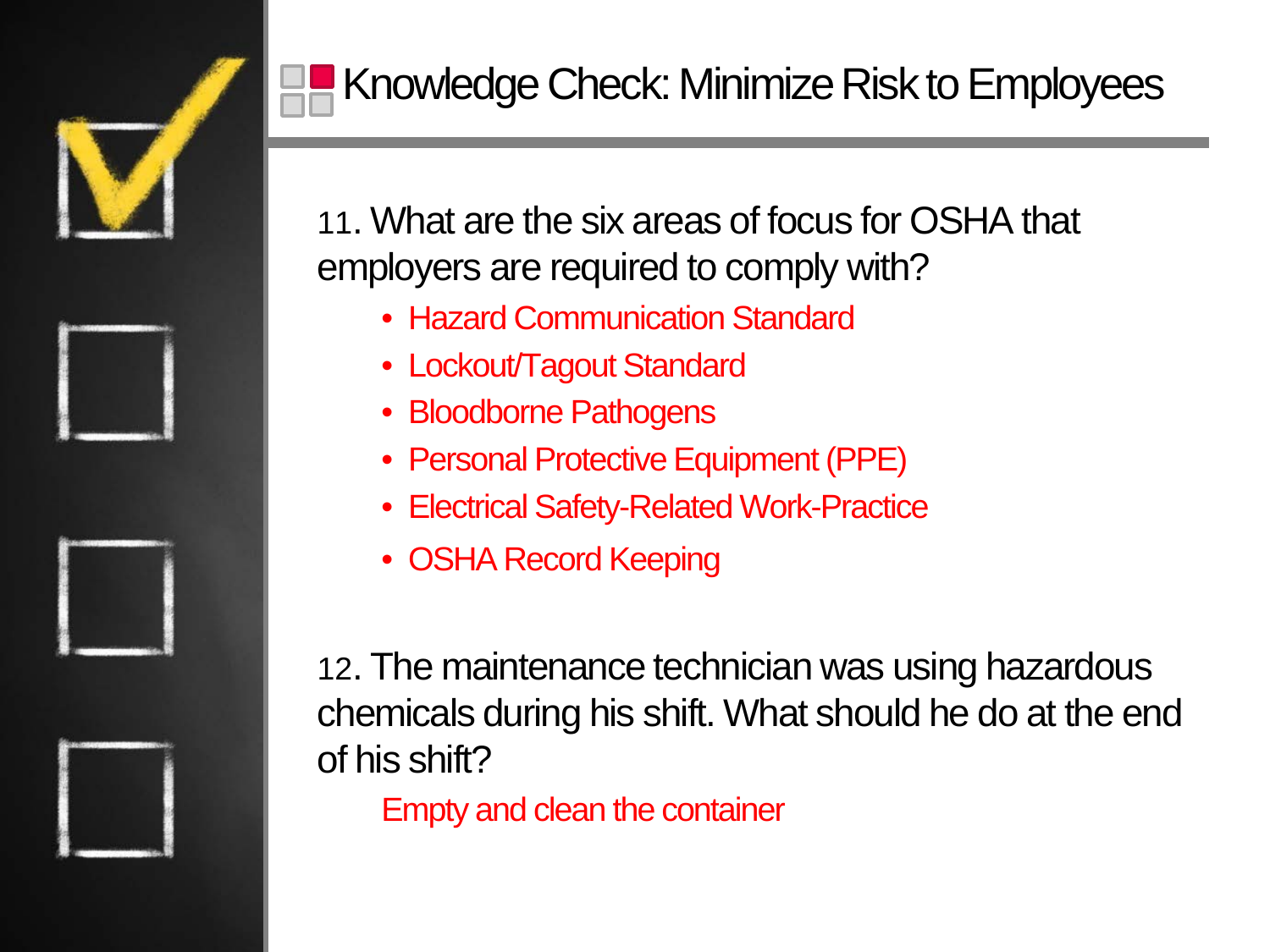



13. What is a Safety Data Sheet (SDS)?

A document that describes the health and physical hazards associated with a particular chemical or material

14. What are the written requirements for the PPE standard?

The standard does not require a written program, but does require a written assessment and documentation of exposures

15. Why is it important for managers to be informed of the OSHA regulations and perform regular inspections to ensure compliance?

To comply with regulations when an OSHA inspection is performed and help you avoid any fines or possible injury claims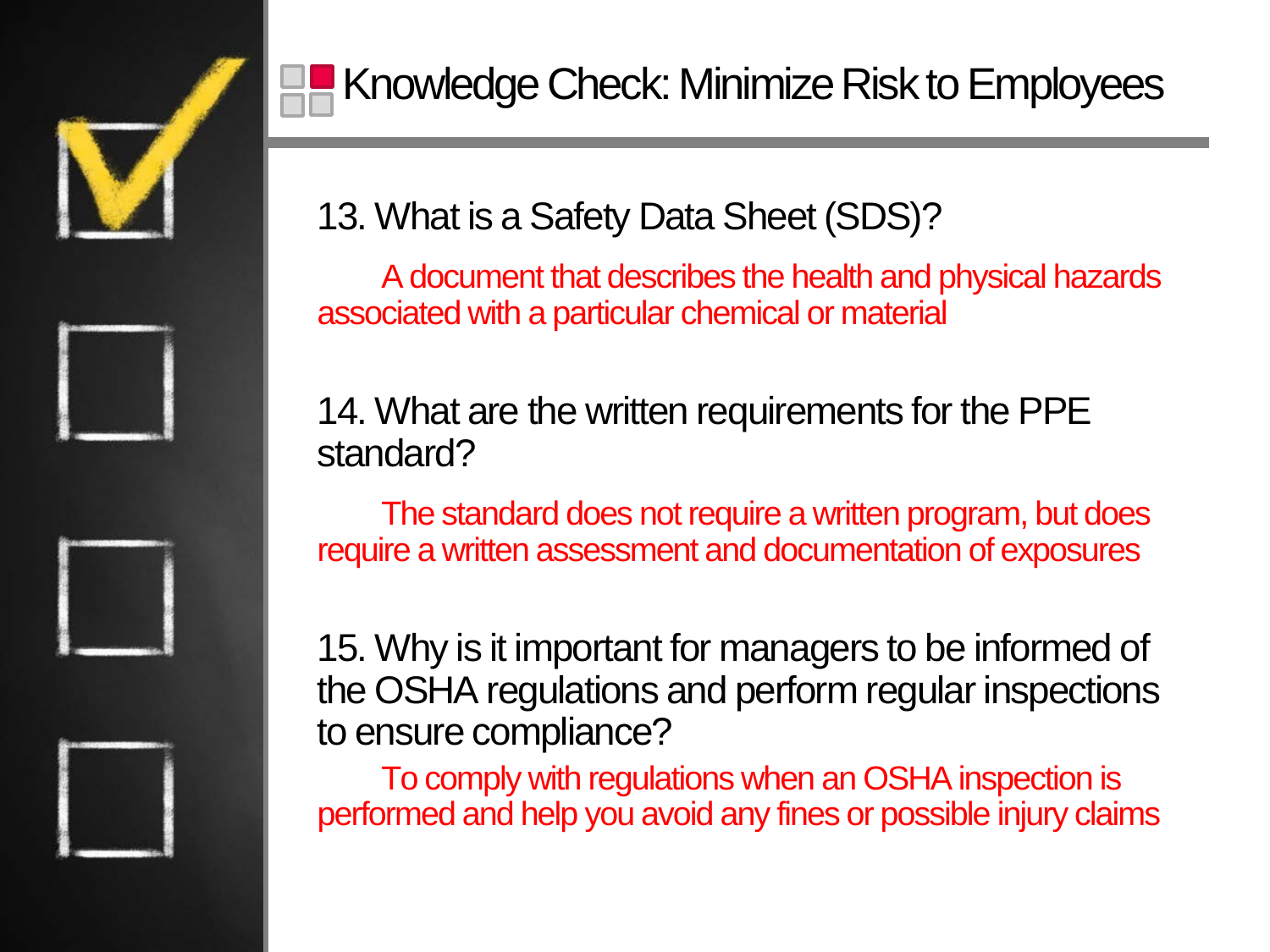

# **K** Knowledge Check: Emergency Plans

16. What is the goal of emergency planning? To minimize impact to residents, staff and business operations

17. What are the three major impacted entities in an emergency?

- People
- Property
- **Business**

18. What is the purpose of an emergency drill? To ensure that all aspects of the evacuation can be fully executed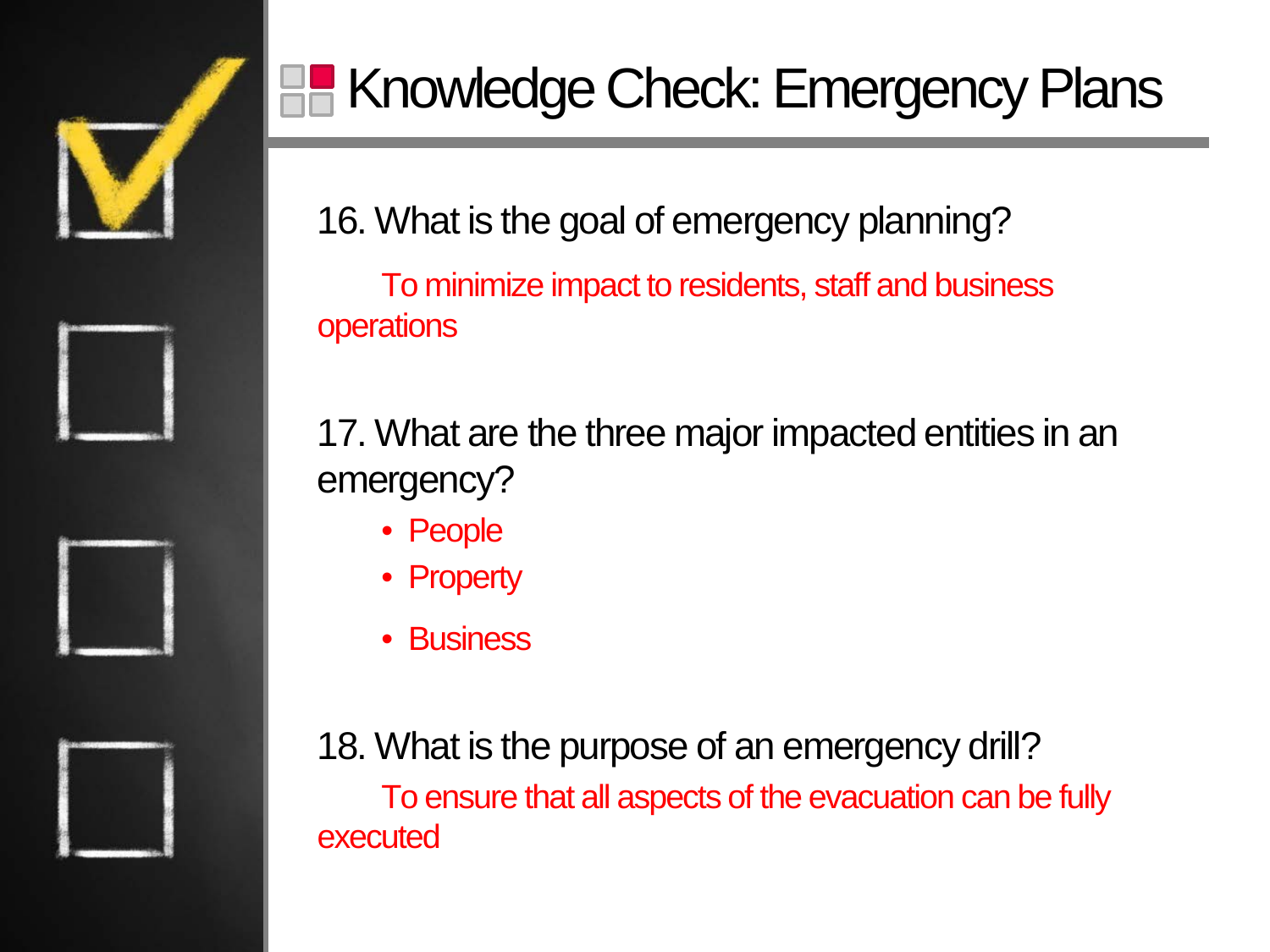

20. In relation to emergency planning, what are the three components of a business?

- Equipment
- Supplies
- Infrastructure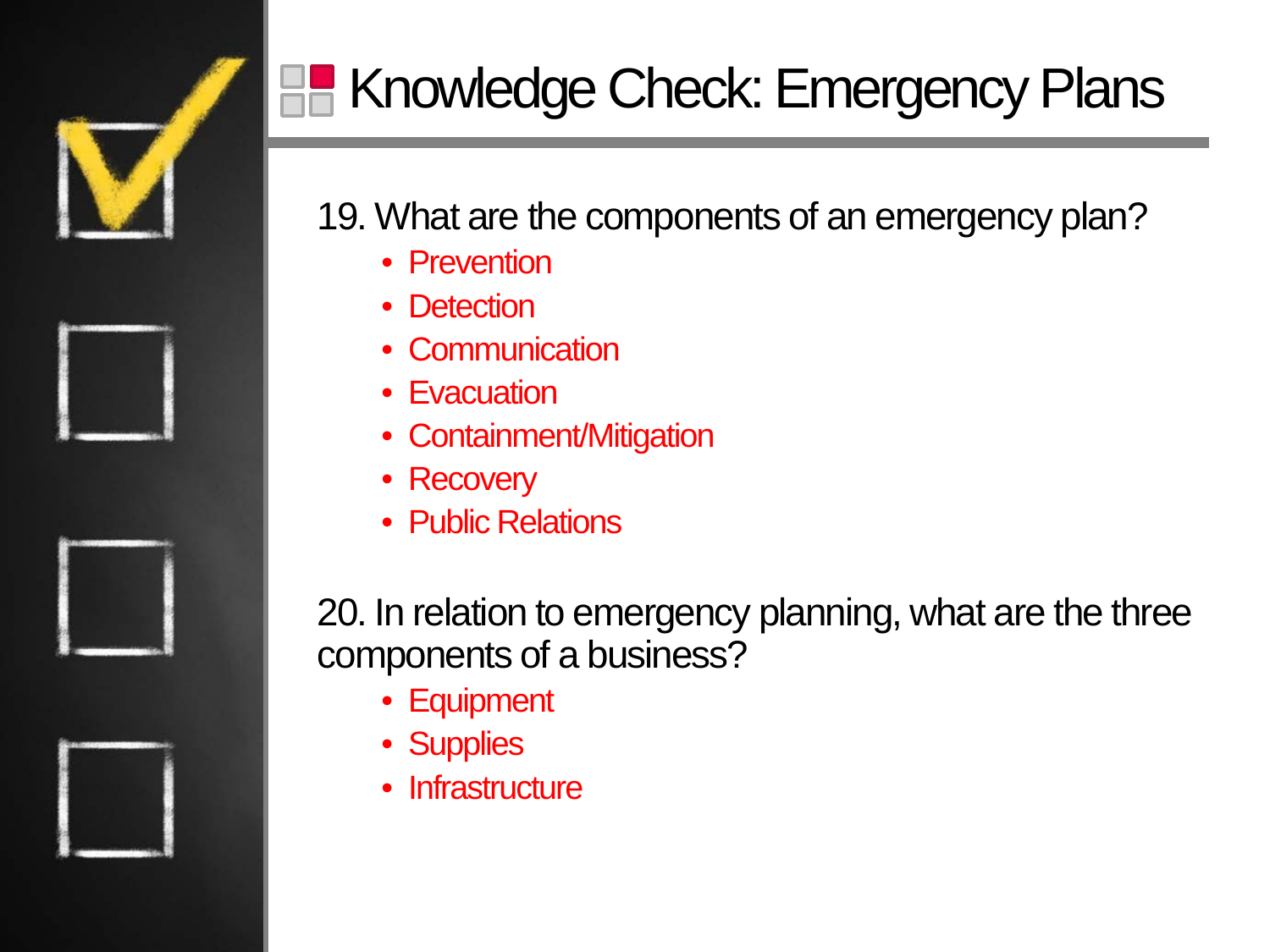



21. What is loss control?

Doing everything you can to mitigate the impact of the loss once it occurs

22. What is loss prevention?

Loss prevention is being proactive in preventing losses

23. Third party insurance involves what three parties?

- The policyholder
- The insurance company
- Third party to the insurance contract, the claimant against the policyholder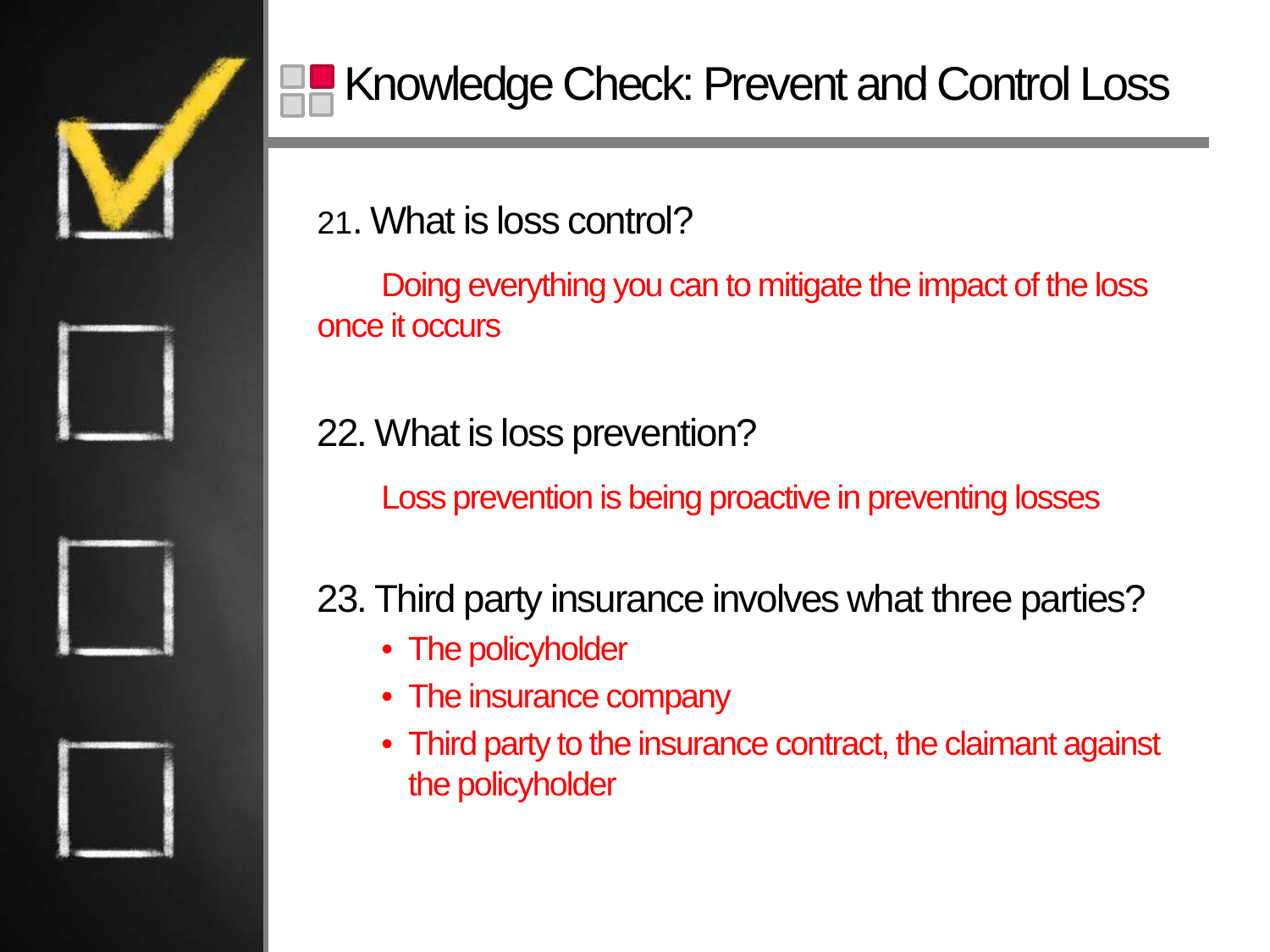

24. What is an incident?

An incident includes all accidents, crimes, reported losses and resident losses at a property

25. What are three things covered by General Liability insurance? Please provide an example of each.

- Bodily injury
- Property damage
- Personal injuries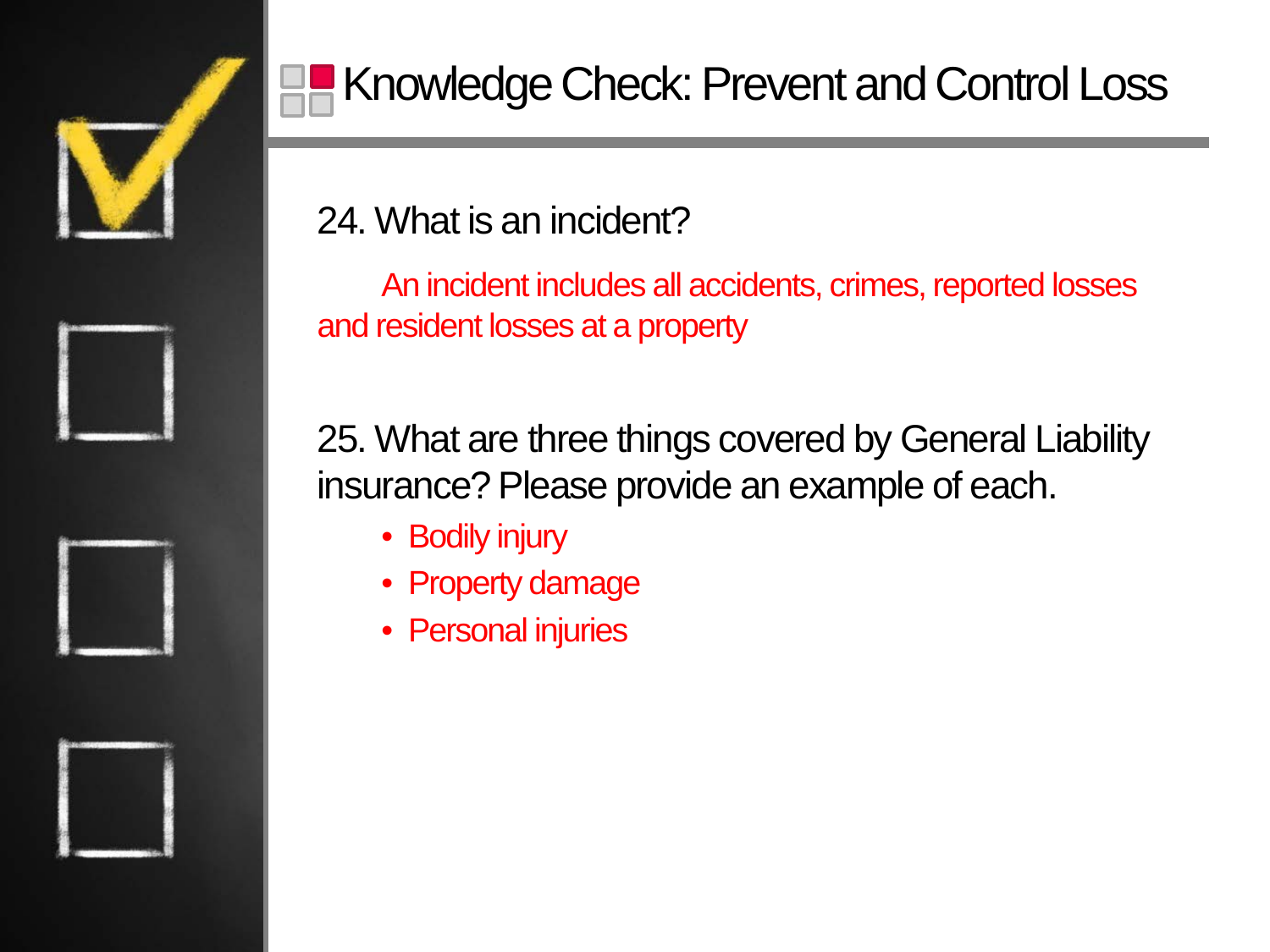

- 1. Name the key steps to building relationships:
	- Express a genuine interest
	- Be open and friendly
	- Create physical rapport
	- **Be an active listener**
	- Seek agreement

2. \_\_\_% of today's renters are ethnic minorities and \_\_\_% were born outside the United States.

- 45%
- 20%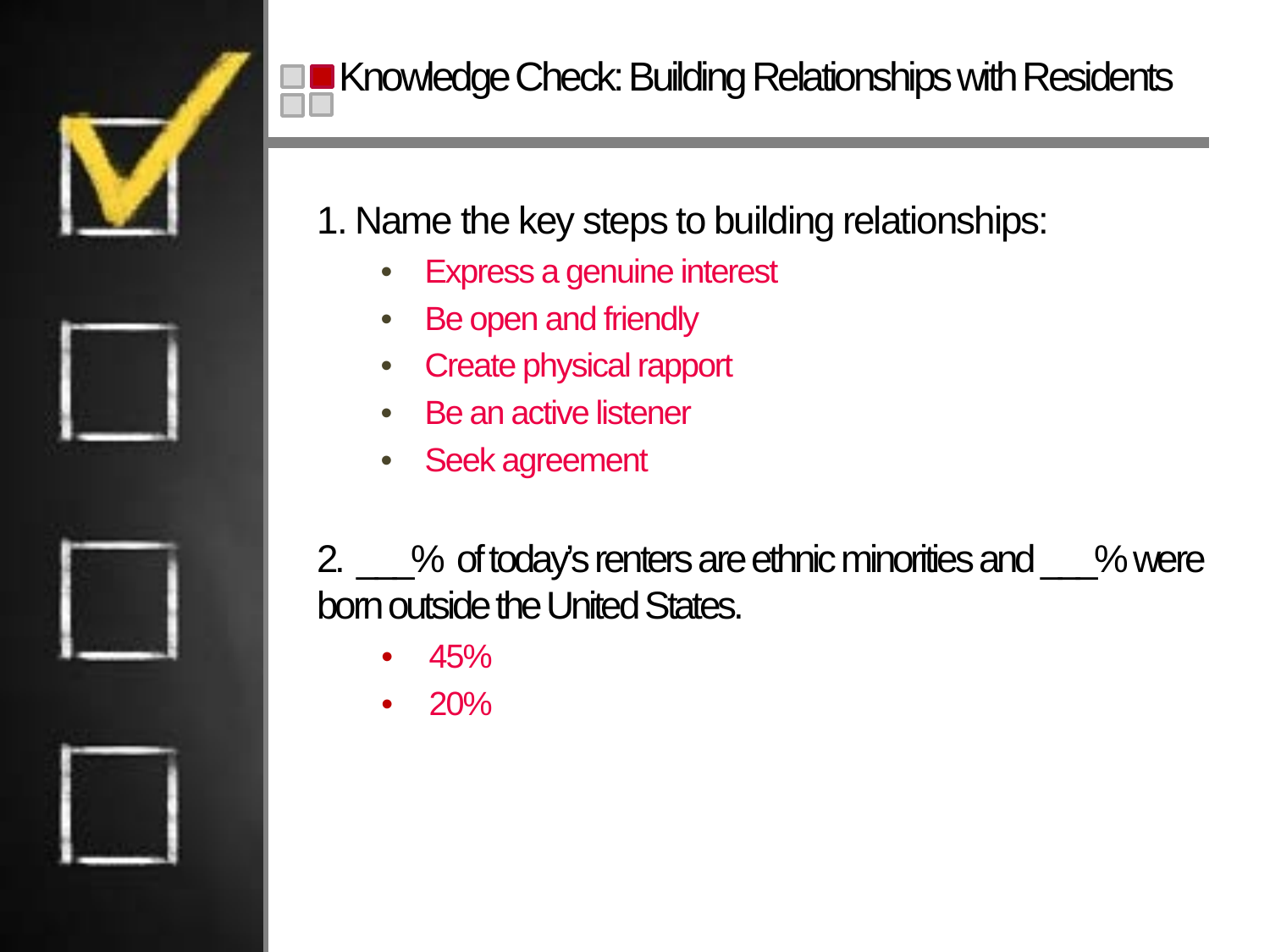

#### 3. Name the generations in the marketplace:

- Veterans
- Baby Boomers
- Generation X
- Millennials or Generation Y
- iGen or Generation Z **.**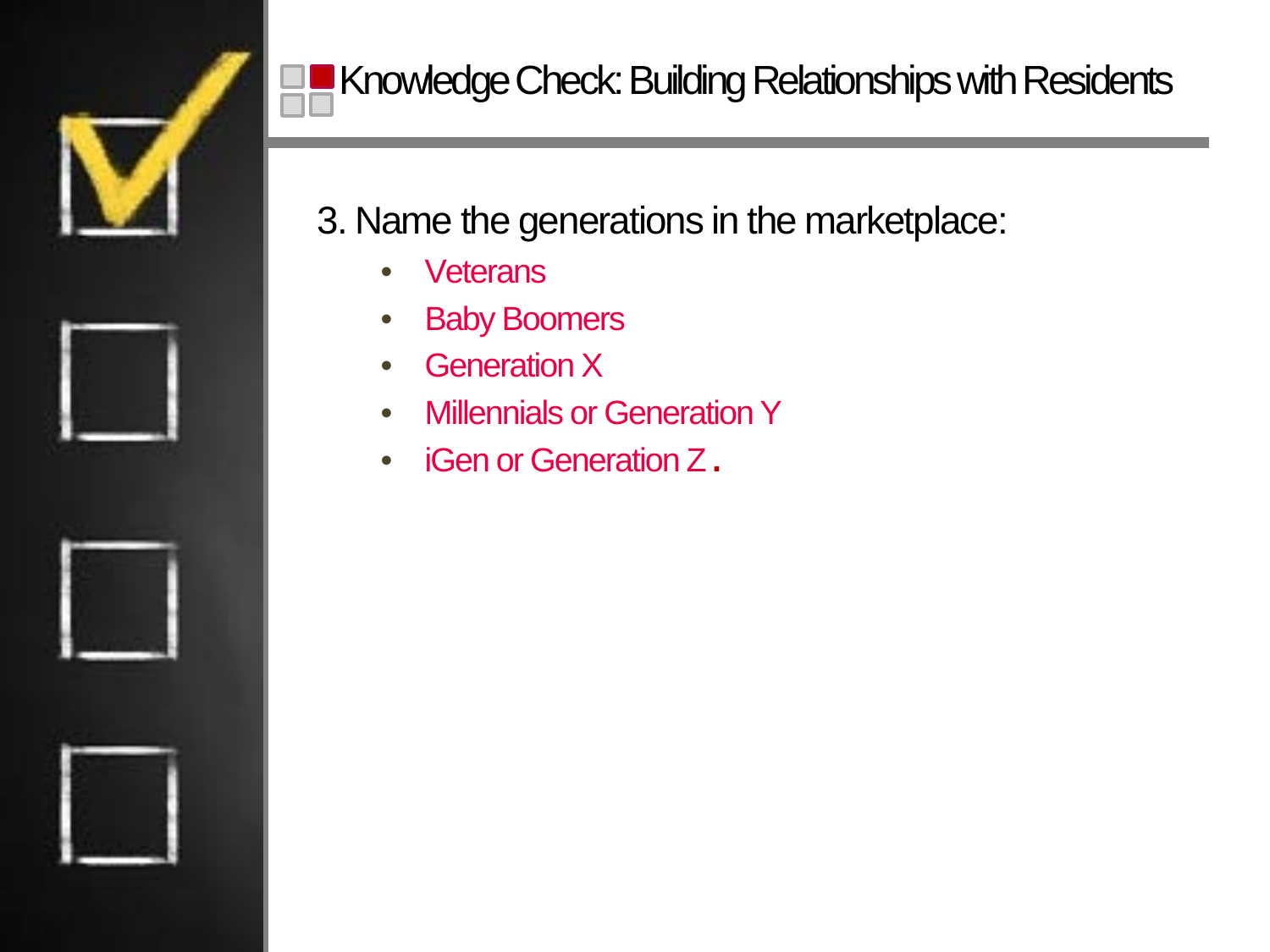

4. You should explain to an applicant that the information collected is used for  $\qquad \qquad$ .

Qualification purposes

5. What laws govern the screening process?

- Fair Credit Reporting Act (FCRA)
- Fair & Accurate Credit Transaction Act (FACTA)

6. What are the steps of the screening process?

- Screen application
- Investigate info on application
- Reviews application and approve or deny
- Notify prospect of approval or denial **.**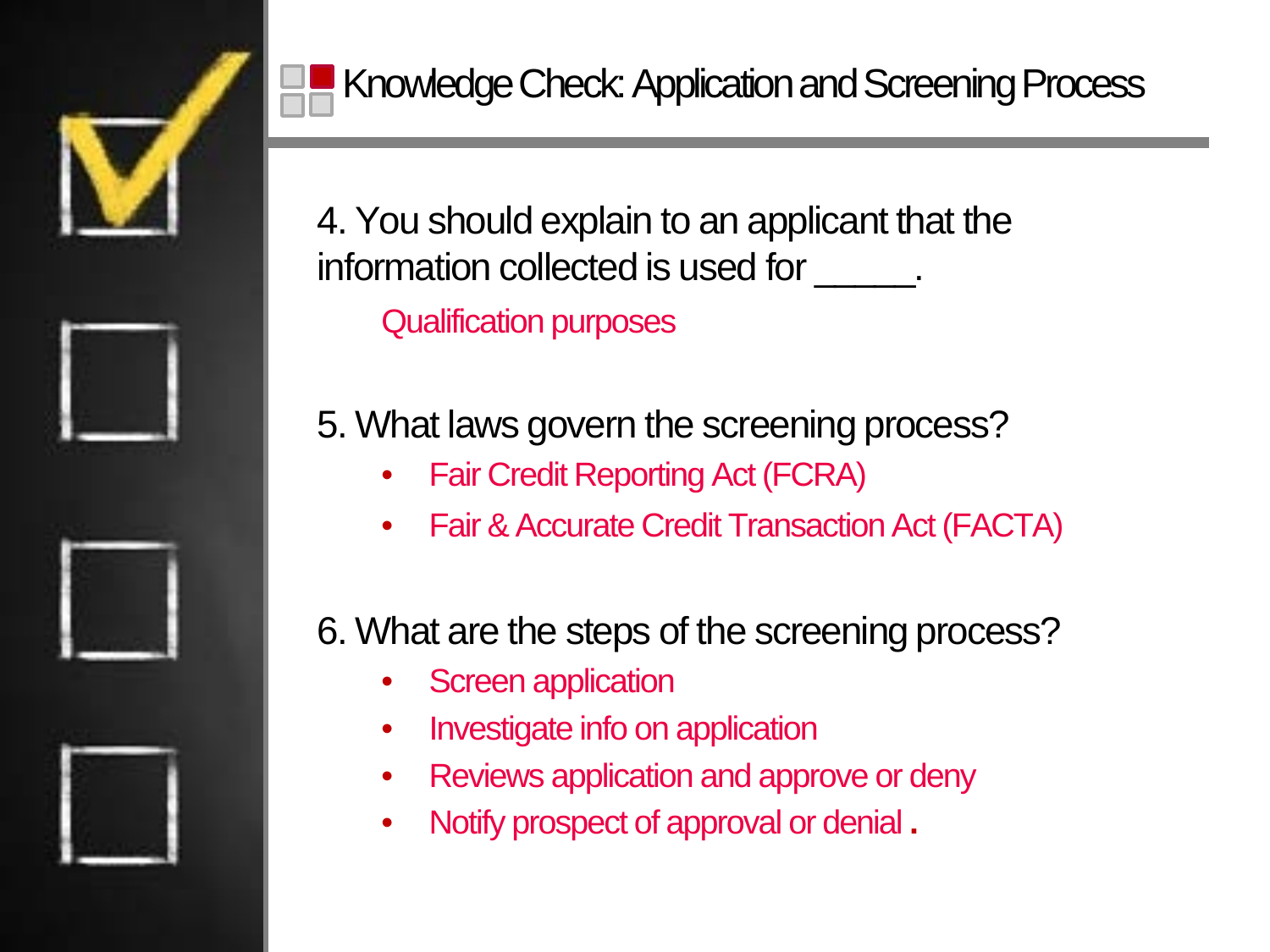

#### Knowledge Check: Application and Screening Process

7. What is reviewed during a credit screening?

- Debt to income ratio
- Rent to income ratio
- Acceptable accounts ratio
- FICO score

8. You must provide notification within hours of the application date.

72

9. Regardless of approval or denial, how should you contact an applicant?

With a telephone call **.**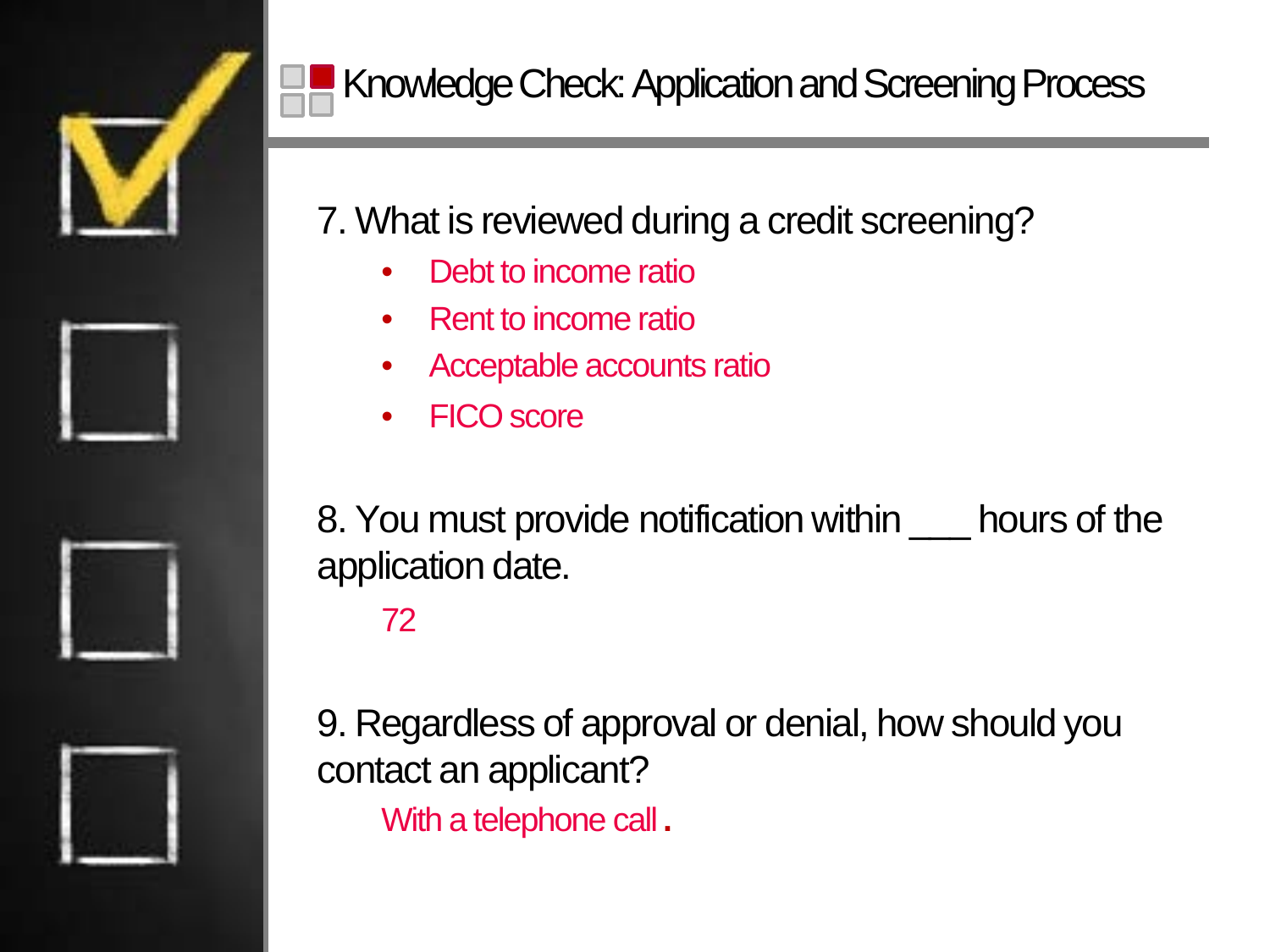

#### Knowledge Check: New Resident Education

#### 10. Name some of the basic elements of the lease.

- Identity of all parties
- Name of community
- Description of premises
- Duration of lease term
- Rent amount
- Payment terms
- Community policies, rules guidelines, & regulations
- Rights & responsibilities of each party

#### 11. List items to discuss during new resident orientation.

- When and how to pay rent
- Location and use of amenities
- Resident referral program
- Service request procedures
- Community policies
- Emergencies **.**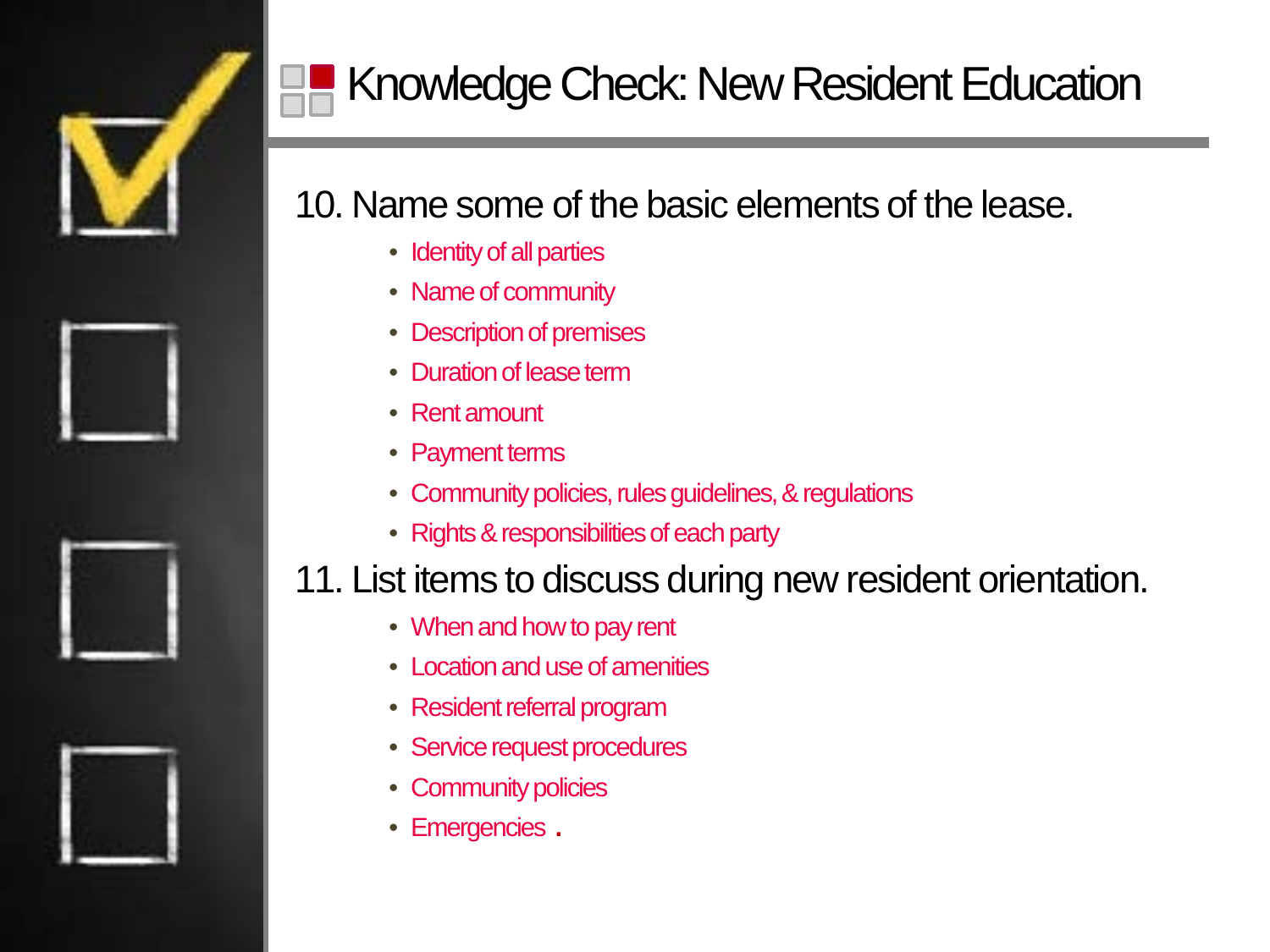

#### Knowledge Check: Ongoing Resident Communication

#### 12. What is included in a move-in packet?

- Lease paperwork
- **Community policies**
- A community convenience list
- Keys
- Welcome letter

13. When should you schedule an appointment to meet with maintenance?

#### During the new resident orientation

14. Where should you provide a list of the staff with contact information and a calendar of events?

In the resident newsletter **.**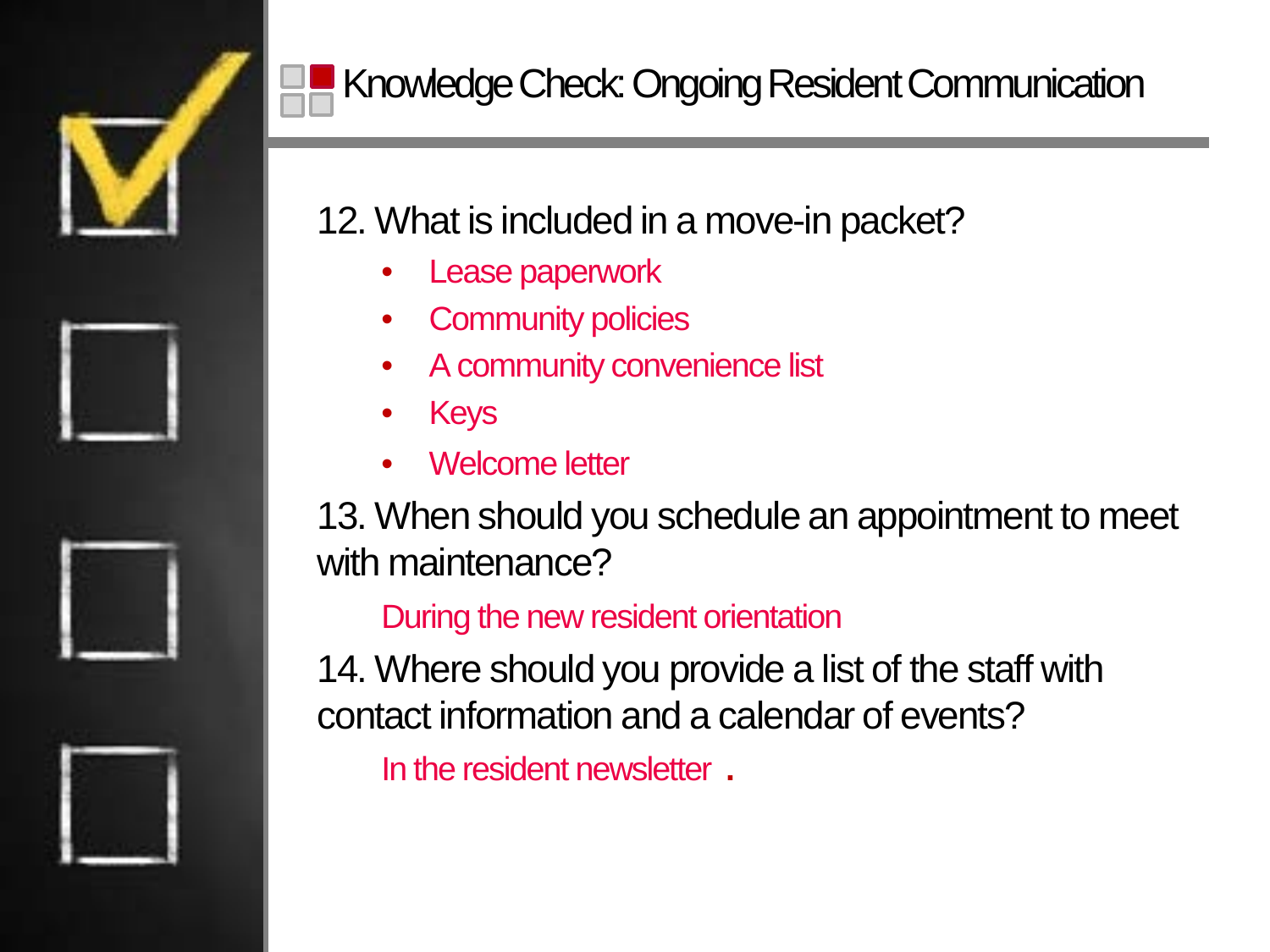

15. What are some keys to communicating the rent collection policy?

- A clear rent collection policy in writing
- Make rent payment a habit
- Make rent payment convenient
- Notify before late or NSF fees
- Be consistent and firm

16. What should you do if you suspect or hear of criminal activity?

- **Respond quickly**
- Avoid confrontation
- Contact local law enforcement
- Document all incidents **.**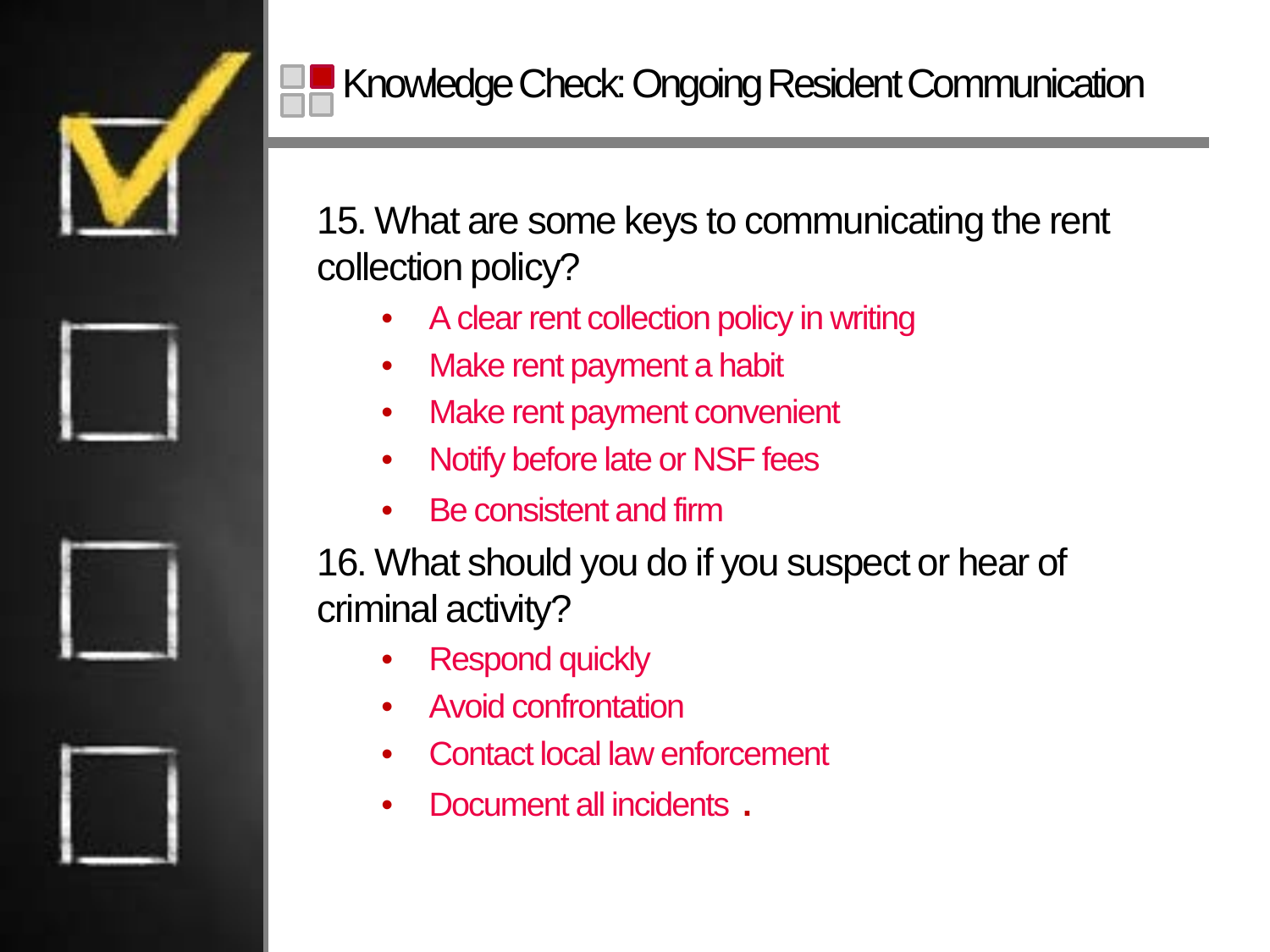

#### **Knowledge Check: Move Out Procedures**

17. When does resident retention begin?

The day the resident moves into the community

18. When is a resident considered moved out?

When all keys are returned

19. What should you do when you receive a move-out notice?

Send a letter thanking a resident for their residency and advising of move-out requirements

20. What are the fundamental actions you should take during a move-out inspection?

- Use the move-in/move-out checklist
- Photograph damages
- Charge reasonable deductions
- Do not remove any items left behind **.**